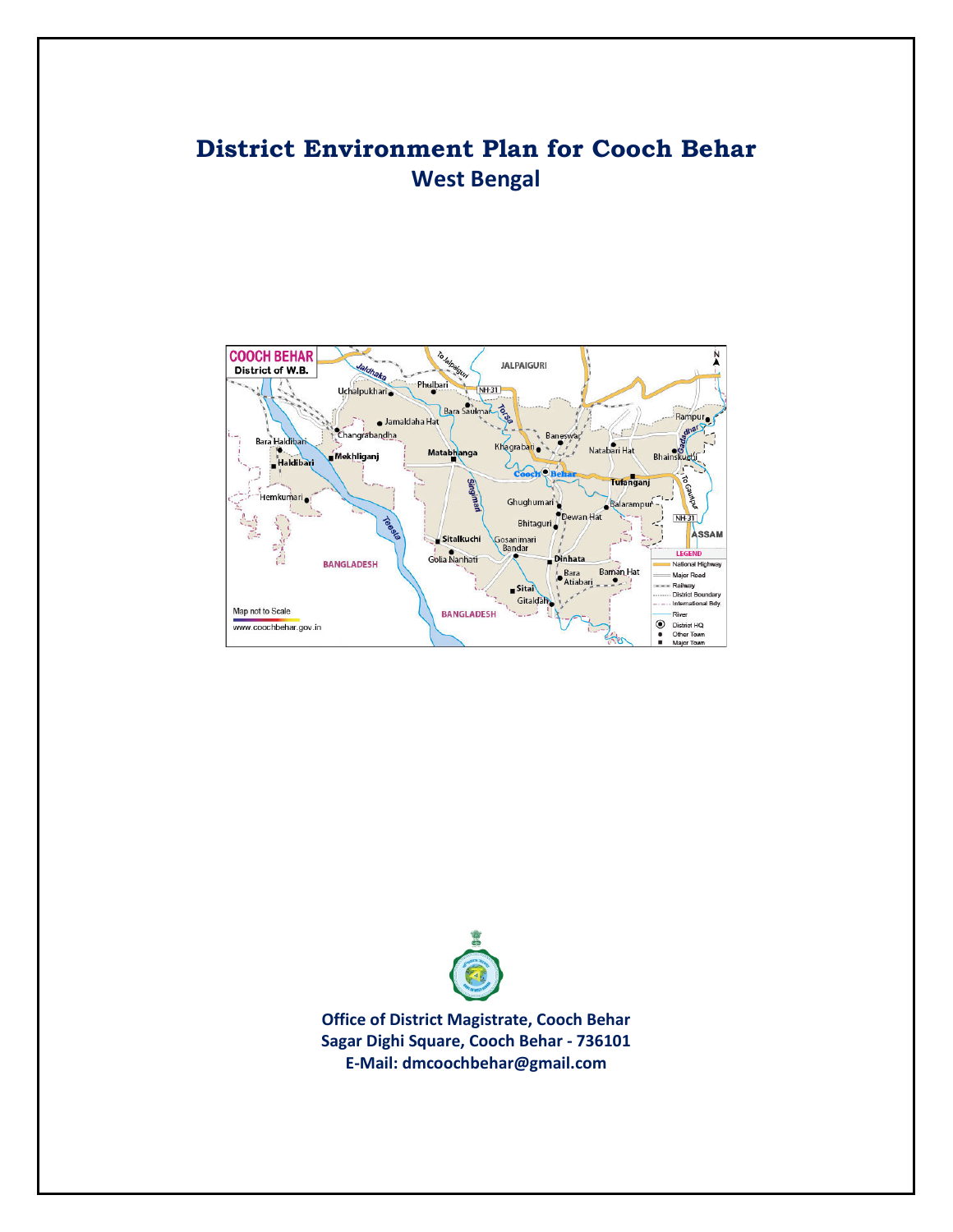## **Contents**

|                                                                                        | 3              |
|----------------------------------------------------------------------------------------|----------------|
|                                                                                        | 4              |
|                                                                                        | 4              |
|                                                                                        | 5              |
|                                                                                        | 5              |
|                                                                                        | 5              |
|                                                                                        | 5              |
| f.                                                                                     | 6              |
| 1.0 Indicative Gap Analysis and Action Plans for complying with Waste Management Rules |                |
|                                                                                        | 7              |
|                                                                                        | 7              |
|                                                                                        | 7              |
|                                                                                        | $\overline{7}$ |
|                                                                                        | 10             |
|                                                                                        | 10             |
|                                                                                        | 11             |
|                                                                                        | 11             |
|                                                                                        | 11             |
|                                                                                        | 12             |
|                                                                                        | 12             |
|                                                                                        | 12             |
|                                                                                        | 13             |
|                                                                                        | 13             |
| a. Current Status related to Hazardous Waste Management:                               | 13             |
|                                                                                        | 13             |
|                                                                                        | 13             |
|                                                                                        | 13             |
|                                                                                        | 14             |
|                                                                                        | 14             |
|                                                                                        | 14             |
|                                                                                        | 14             |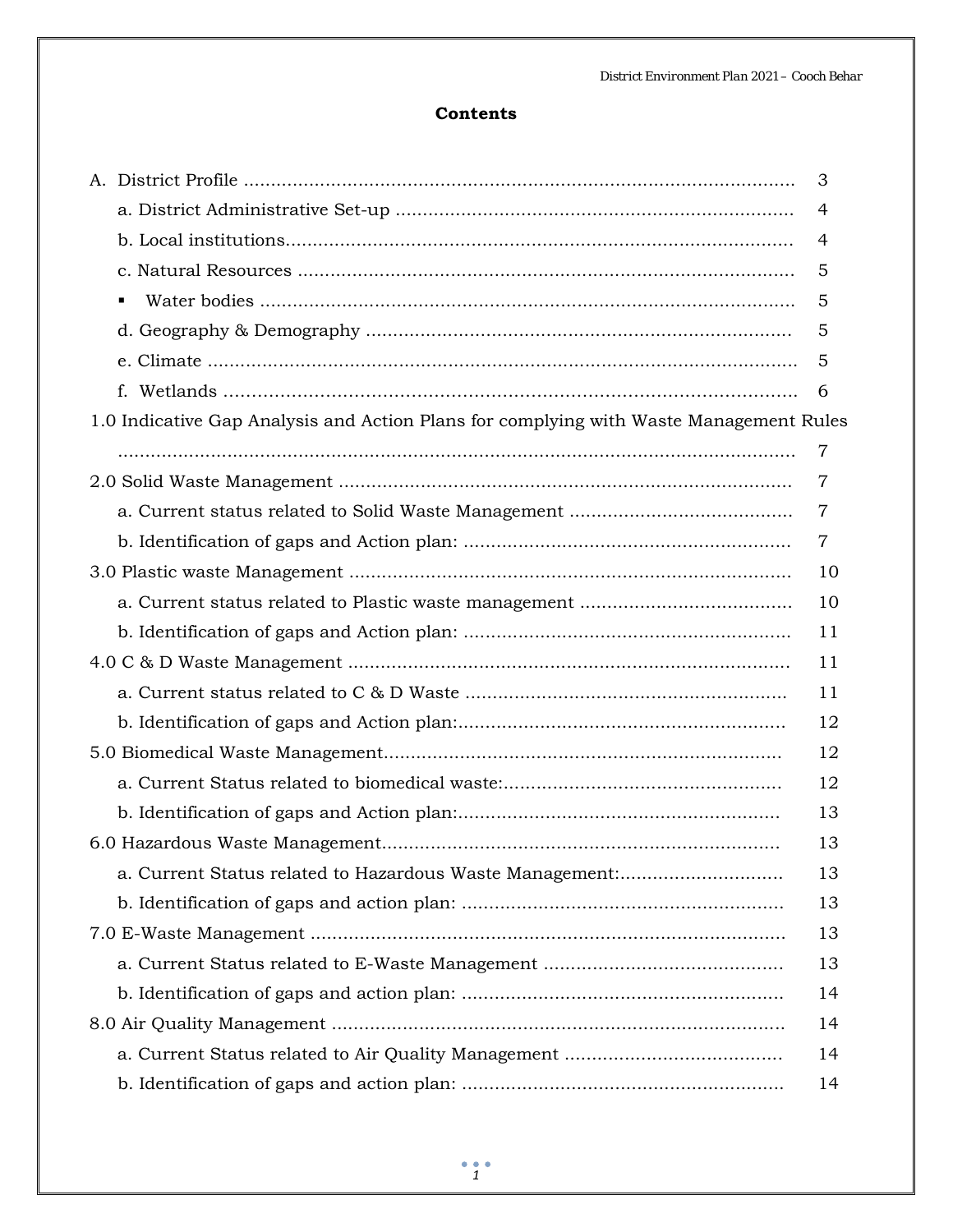|                                                                             | 14 |
|-----------------------------------------------------------------------------|----|
|                                                                             | 14 |
| a. Current Status related to Water Quality Management                       | 14 |
| b. Identification of gaps and action plan for water quality monitoring:     | 15 |
|                                                                             | 16 |
| a. Identification of gaps and action plan for treatment of domestic sewage  | 16 |
| b. Identification of gaps and action plan for treatment of domestic sewage: | 16 |
|                                                                             | 16 |
| a. Current Status related to Industrial Wastewater Management               | 16 |
| b. Identification of gaps and action plan for industrial wastewater:        | 16 |
|                                                                             | 16 |
|                                                                             | 16 |
|                                                                             | 16 |
|                                                                             | 17 |
|                                                                             | 17 |
|                                                                             | 17 |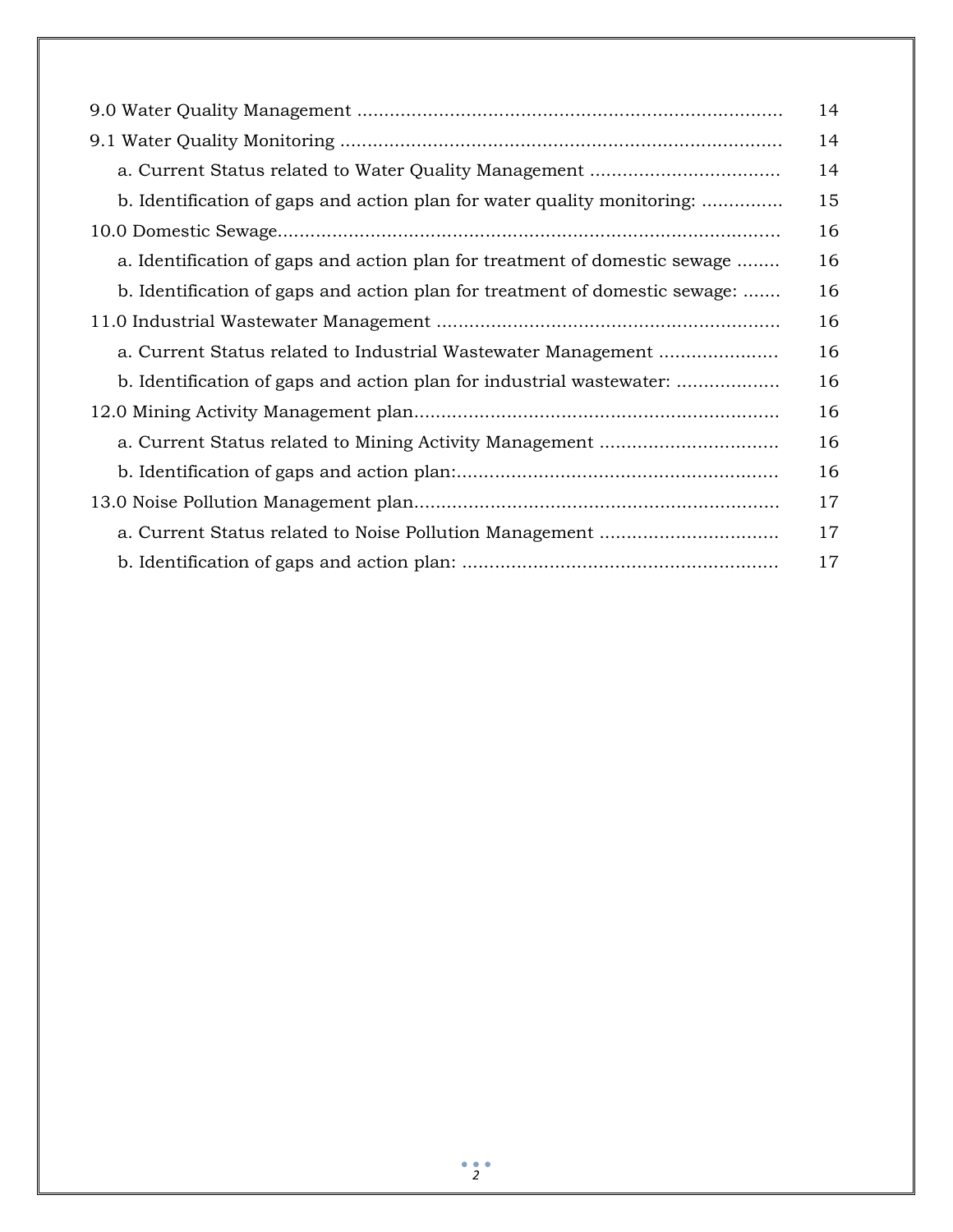# **A. District Profile:**

Location - North-Eastern part of West Bengal; bounded by the districts of Alipurduar in the north and Jalpaiguri in the north-west, state of Assam in the east (bounded by the districts of Kokrajhar & Dhubri in Assam) and the International Border in the form of Indo-Bangladesh boundary in the south-west, south and south-east. Beside this bounded area there are enclaves (called Chhits) which are outlying and detached tracts of land situated inside Bangladesh. There are 110 such Chhits.

Cooch Behar district lies between 25°57'47" & 26°36'20" North Latitude ; between 88°47'44" & 89°54'35" East Longitude. The District Headquarter lies between 26°19'86''N Latitude and 89°23'53"E Longitude.

The Area of the district is 3387 sq. KMs, which contributes 3.82% of the land mass of the State of West Bengal.

Cooch Behar is essentially a flat country with a slight south-eastern slope along which the main rivers of the district flow. Most of the high lands appertain to Sitalkuchi area and most of the low lands lie in Dinhata area. The soil is alluvial of very recent formation. It is mostly sandy and loose. The surface soil is loam and hardly any good clay is found.

In English the district is named as Cooch Behar, whereas in Bengali it is known/named as KochBihar (pronounced as Coach-Bihar), which means the and through which the "Koch" Kings used to travel or roam about ("bihar").

In course of time, Cooch Behar has been transformed from a kingdom to a State and from a State to the present status of a district. Before 28th August 1949, Cooch Behar was a Princely State ruled by the king of Cooch Behar, who had been a feudatory ruler under British Government. By an agreement dated 28th August, 1949 the king of Cooch Behar ceded full and extensive authority, jurisdiction and power of the state to the Dominion Government of India. The transfer of administration of the state to the Govt. of India came into force on 12th September, 1949. Eventually, Cooch Behar was transferred and merged with the province of West Bengal on 19th January, 1950 and from that date Cooch Behar emerged as a new District in the administrative map of West Bengal.

In fact, being the place of the Raj (monarchy), the district captures the bygone glorious past in the moods of local people even today. The peace loving people of Cooch Behar even boast of this beautiful city where the Maharajas (kings) used to stay and never tires, if not laments in excitement, narrating the Raj stories. It is obvious that anyone who has visited Cooch Behar City cannot keep sound in not appreciating this beautiful planned city with infrastructure quite similar to any modern planned city. Moreover, the place is so quiet & calm, void of the hassle-n-bustle of busy cities. And above that the climate here like the rest of North-Bengal is just fine to let you feel the freshness & beauty of nature all around.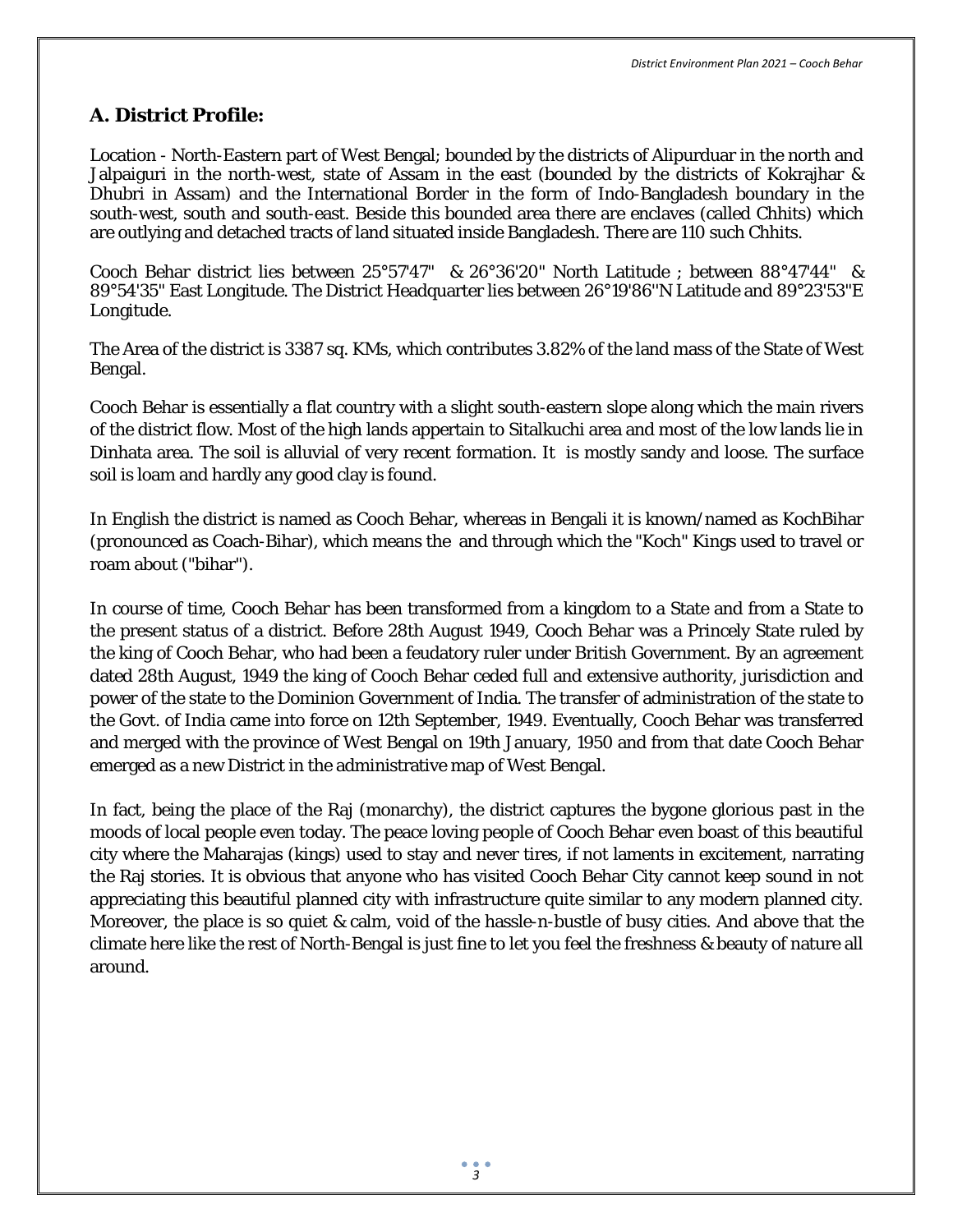### **District Administrative Set-up**



The district comprises five subdivisions: Cooch Behar Sadar, Dinhata, Tufanganj, Mathabhanga and Mekhliganj. Cooch Behar Sadar is the district headquarters. There are 11 police stations, 12 community development blocks, 6 municipalities and 128 gram panchayats in this district.

### **Cooch Behar Sadar Subdivision**

- **Cooch Behar Municipality**
- Cooch Behar-I block (Community development block) consists of rural areas with 15 Gram Panchayats.
- Cooch Behar-II block (Community development block) consists of rural areas with 13 Gram Panchayats.

### **Dinhata Subdivision**

- **•** Dinhata Municipality
- Dinhata-I block (Community development block) consists of rural areas with 16 Gram **Panchayats**
- Dinhata-II block (Community development block) consists of rural areas with 12 Gram **Panchayats**

### **Tufanganj Subdivision**

- **Tufanganj Municipality**<br>Tufangani-I block (Cor
- Tufanganj-I block (Community development block) consists of rural areas with 14 Gram Panchayats.
- Tufanganj-II block (Community development block) consists of rural areas with 11 Gram Panchayats.

## **Mathabhanga Subdivision**

- Mathabhanga Municipality
- Mathabhanga-I block (Community development block) consists of rural areas with 10 Gram Panchayats.
- Mathabhanga-II block (Community development block) consists of rural areas with 10 Gram Panchayats.
- Sitalkuchi block (Community development block) consists of rural areas with 8 Gram Panchayats.

## **Mekhliganj Subdivision**

- **Mekhliganj Municipality**
- **-** Haldibari Municipality
- Mekhliganj block (Community development block) consists of rural areas with 8 Gram Panchayats.
- Haldibari block (Community development block) consists of rural areas with 6 Gram Panchayats.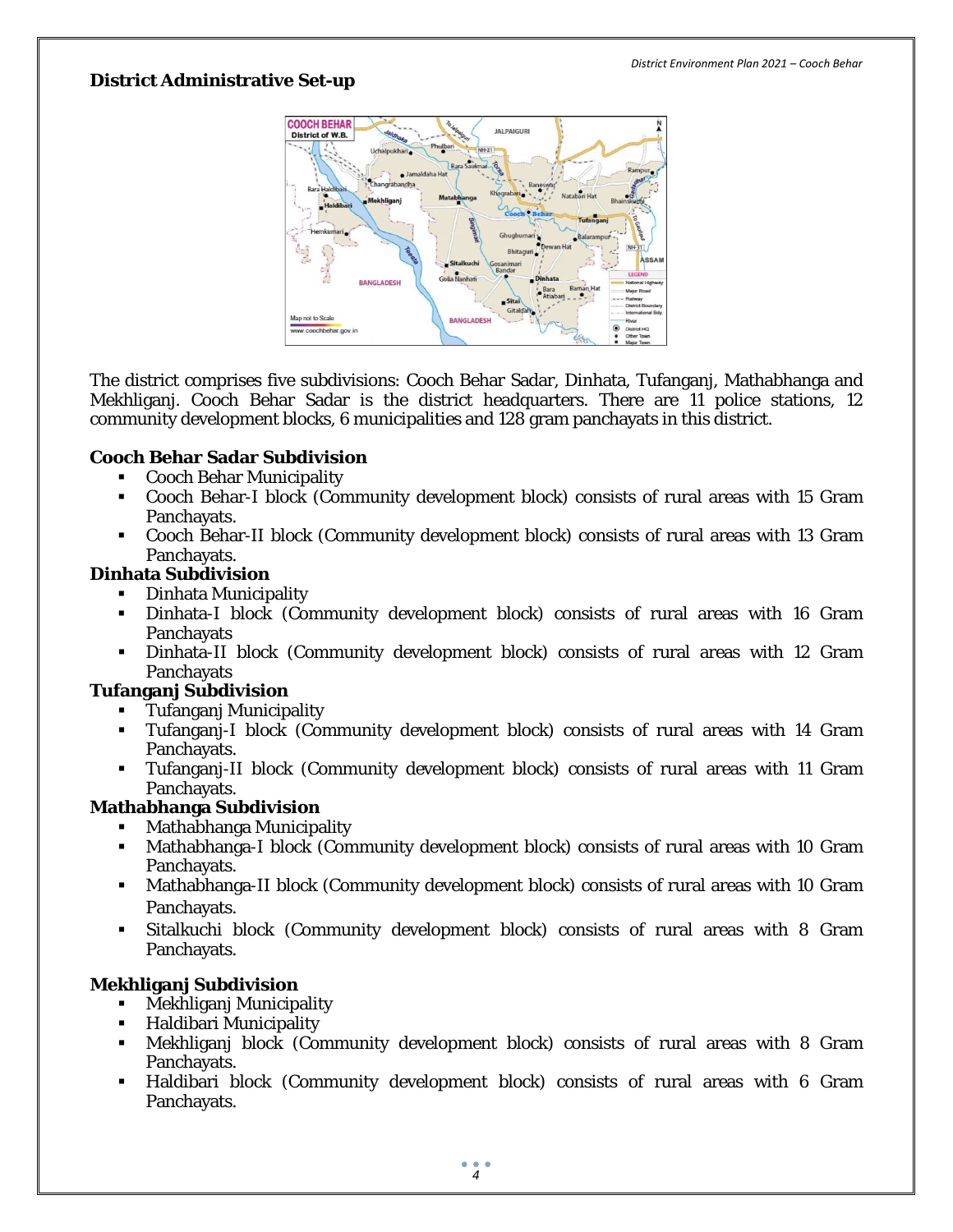### **c. Natural Resources**

**Water bodies:** The district is full of rivers. The rivers flow in a slanting course from northwest to south-east. Six river systems cut through the district flowing in a south-easterly direction. From the west to east these are : the Teesta system, Jaldhaka system, Torsa, Kaljani, Raidak and Gadadhar system. Some notable rivers are : Dharla, Dudua, Gadadhar, Ghargharia, Jaldhaka, Kaljani, Mansai, Raidak – I, Raidak – II, Sankosh, Teesta and Torsa.

# **d. Geography and Demography**

Cooch Behar is a district under the Jalpaiguri Division of the state of West Bengal. Cooch Behar is located in the northeastern part of the state and bounded by the district of Jalpaiguri and Alipurduar in the north, Dhubri and Kokrajhar district of Assam in the east and by Bangladesh in the west as well as in the south. The district forms part of the Himalayan Terai of West Bengal.

A geopolitical curiosity was that there were 92 Bangladeshi exclaves, with a total area of  $47.7 \text{ km}^2$  in Cooch-Behar. Similarly, there were 106 Indian exclaves inside Bangladesh, with a total area of 69.5 km2. These were part of the high stake card or chess games centuries ago between two regional kings, the Raja of Cooch Behar and the Maharaja of Rangpur.

Twenty-one of the Bangladeshi exclaves were within Indian exclaves, and three of the Indian exclaves were within Bangladeshi exclaves. The largest Indian exclave was Balapara Khagrabari which surrounded a Bangladeshi exclave, Upanchowki Bhajni, which itself surrounded an Indian exclave called Dahala Khagrabari, of less than one hectare. But all this has ended in the historic India-Bangladesh land agreement.

According to the 2011 census Cooch Behar district has a population of 2,819,086. This gives it a ranking of 136th in India (out of a total of 739). The district has a population density of 833 inhabitants per square kilometre (2,160/sq mi). Its population growth rate over the decade 2001–2011 was 13.86%. Cooch Bihar has a sex ratio of 942 females for every 1000 males,[15] and a literacy rate of 75.49%. With 50.1% of the population, Cooch Behar is the district with the highest proportion of Scheduled Castes in the country as per the 2011 census.

At the time of the 2011 census, 94.79% of the population spoke Bengali, 1.31% Rajbangshi and 1.17% Hindi as their first language.

## **e. Climate**

Cooch Behar has a moderate climate characterized by heavy rainfall during the monsoons and slight rainfall from October to March. The city does not experience very high temperatures at any time of the year. The daily maximum temperature is 32.2 °C (90.0 °F) in August, the hottest month and the daily minimum temperature is 9.4 °C (48.9 °F) in January, the coldest month. The highest temperature in Cooch Behar was 41.0 °C, recorded on 11 September 1977; the lowest temperature recorded was 3.3 °C, reported on 28 January 1982. The atmosphere is highly humid. The rainy season lasts from June to September. The average annual rainfall in the city is 3,562 mm (140.2 in). The highest recorded temperature in Cooch Behar is 41 °C (106 °F). The lowest temperature recorded in Cooch Behar is −2  $\rm{^{\circ}C}$  (28  $\rm{^{\circ}F}$ ).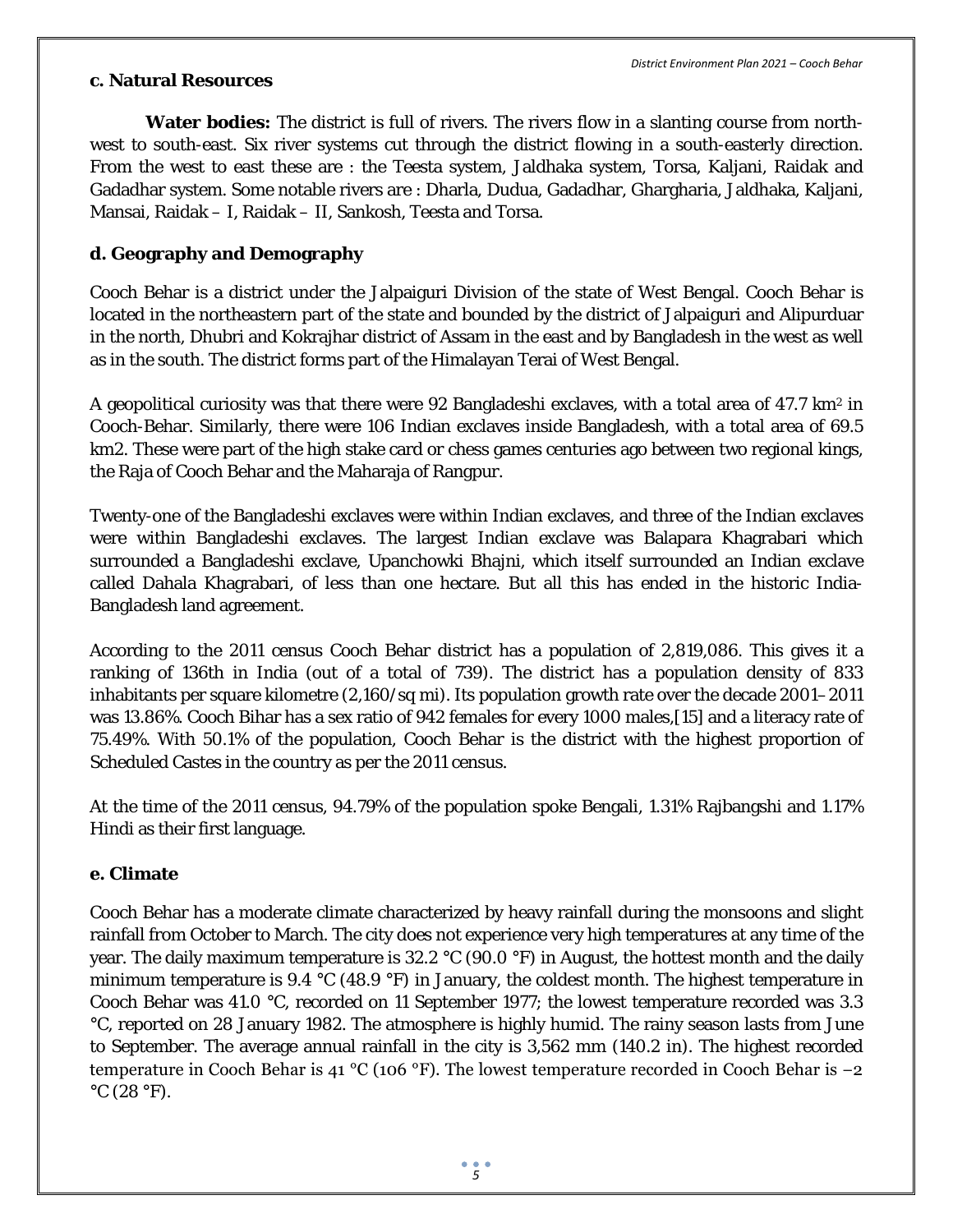### **f. Wetlands**

Wetlands can be considered as one of the vital components that maintain the ecological harmony of Nature. Wetlands play a significant role in biological productivity, flood control, ground water recharge, regulation of water quality and other activities.

The Cooch Behar district abounds in numerous wetlands, which include marshes, beels, and pools of stagnant water and tanks or ponds. These are mainly the remnants of the old beds of the river except tanks or ponds. They are named as 'Chhara', 'Dara', 'Doba', 'Jheel', 'Beel', 'Jampoi' and 'Kura'.

There are 57 Government / Private wetlands in the district above 10 hectares in area covering approximately 1166.67 hectares. Among these wetlands, Rasik Beel (178 hectares) [under Tufanganj-II block], Mahishadal Beel (42 hectares), Natardola (65 hectares), Sannyasi Kura (30.15 hectares) [under Cooch Behar-I block], Kachuani Beel (47.684 hectares), Nilkumar Beel (43.2 hectares), Nayachhara Beel (61.33 hectares) [under Dinhata-II block] are significant.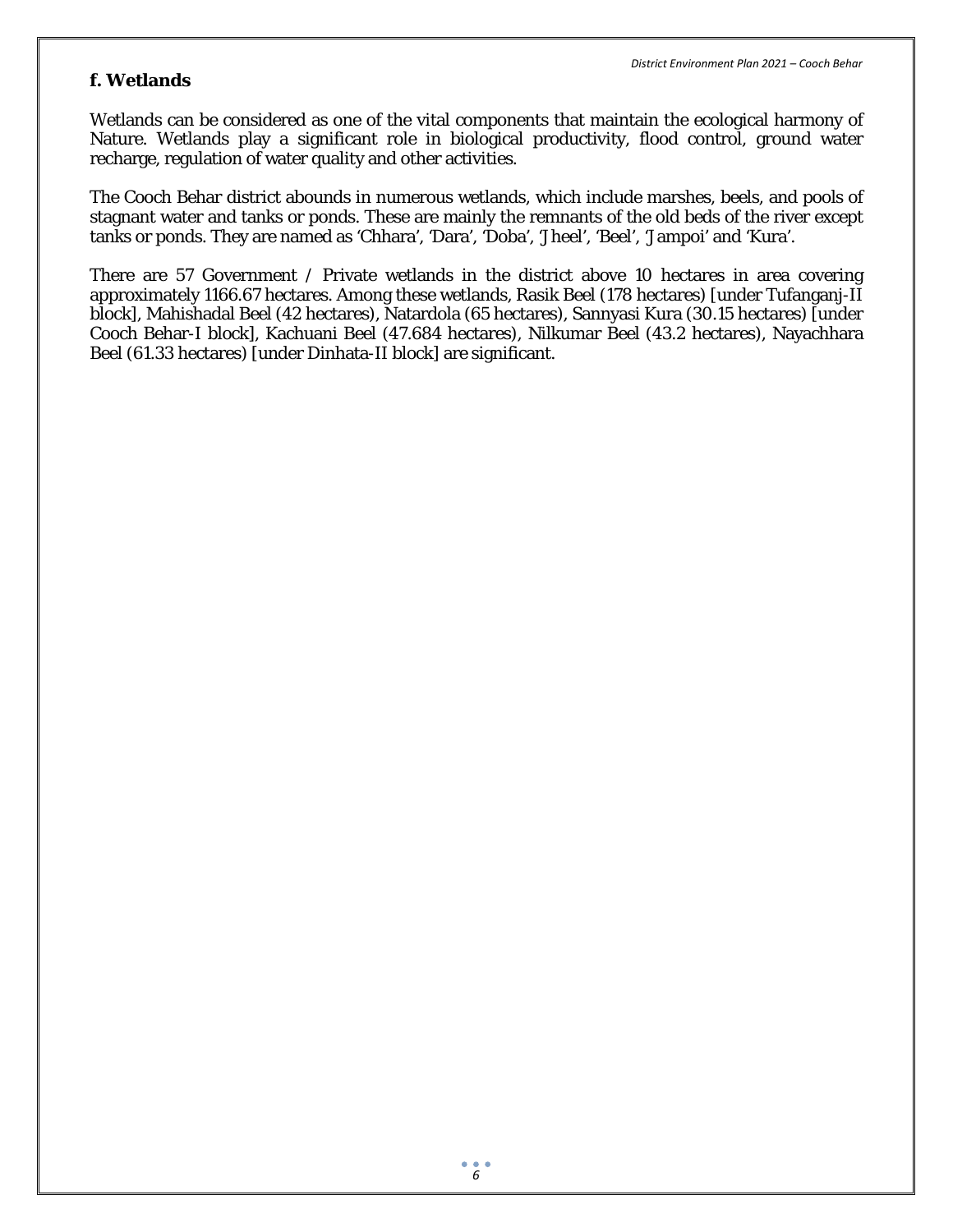# **1.0 Indicative Gap Analysis and Action Plans for complying with Waste Management Rules**

# **(i) Solid Waste Management**

**Current status related to solid Waste management**

| Urban Local bodies               |             | No of Wards | No of<br>Households | Population | Solid Waste<br>Generated per day<br>(MT) |
|----------------------------------|-------------|-------------|---------------------|------------|------------------------------------------|
| Municipal corporations           |             |             |                     |            |                                          |
| Municipalities<br>(Nagar Palika) | Cooch Behar | 20          | 21471               | 89325      | 45.69                                    |
|                                  | Dinhata     | 16          | 13844               | 36124      | 17                                       |
|                                  | Haldibari   | 11          | 3405                | 16275      | 3.75                                     |
|                                  | Mathabhanga | 12          | 7933                | 23895      | 9.79                                     |
|                                  | Mekliganj   | 9           | 3379                | 9123       | 4.77                                     |
|                                  | Tufanganj   | 12          | 5908                | 20998      | 14.25                                    |

| <b>Local Bodies</b>  | No of village<br>panchayats / blocks | No of Households | Population | Solid Waste Generated per<br>day |
|----------------------|--------------------------------------|------------------|------------|----------------------------------|
| Cooch Behar-I block  | 149                                  | NA               | 284564     | NA.                              |
| Cooch Behar-II block | 111                                  | 79451            | 338803     | 238353 KG                        |
| Dinhata-I block      | 135                                  | NA               | 254449     | <b>NA</b>                        |
| Dinhata-II block     | 119                                  | <b>NA</b>        | 205391     | <b>NA</b>                        |
| Sitai block          | 53                                   | <b>NA</b>        | 96335      | <b>NA</b>                        |
| Mathabhanga-I block  | 102                                  | <b>NA</b>        | 186683     | <b>NA</b>                        |
| Mathabhanga-II block | 93                                   | <b>NA</b>        | 186683     | <b>NA</b>                        |
| Sitalkuchi block     | 72                                   | <b>NA</b>        | 163802     | <b>NA</b>                        |
| Mekhliganj Block     | 154                                  | 37131            | 155247     | <b>NA</b>                        |
| Haldibari block      | 62                                   | <b>NA</b>        | 93836      | <b>NA</b>                        |
| Tufanganj-I block    | 77                                   | <b>NA</b>        | 222993     | <b>NA</b>                        |
| Tufanganj-II block   | 55                                   | NA               | 167428     | NA.                              |

#### **b. Identification of gaps and Action plan for all ULBs**

| Action points For<br>villages / blocks/<br>town<br>municipalities /<br>City corporations | Identification of gap    | <b>Action Plan</b>                                                                                                                                                                          | Responsible<br>agencies                     | Timeline<br>for<br>completion<br>of action<br>plan |
|------------------------------------------------------------------------------------------|--------------------------|---------------------------------------------------------------------------------------------------------------------------------------------------------------------------------------------|---------------------------------------------|----------------------------------------------------|
| 1. Segregation                                                                           |                          |                                                                                                                                                                                             |                                             |                                                    |
|                                                                                          | Cooch Behar Municipality | Segregation of waste at source not<br>started. Twin-Bins (Blue $\&$ Green)<br>being provided to<br>every<br>are<br>households. Segregation of waste at<br>source will be started very soon. | Individual<br>households                    |                                                    |
| Segregation of                                                                           | Dinhata Municipality     | <b>NA</b>                                                                                                                                                                                   | NA.                                         | 6 months                                           |
| waste at source                                                                          | Tufanganj Municipality   | 100%                                                                                                                                                                                        | Individual At<br>Own Sorce by<br><b>ULB</b> | to 1 year                                          |
|                                                                                          | Matbhanga Municipality   | Shortage of man power & land.<br>Started in 4 wards and rest wards will<br>start soon.                                                                                                      | ULBs, RWAs,<br>institutions.<br>individual  |                                                    |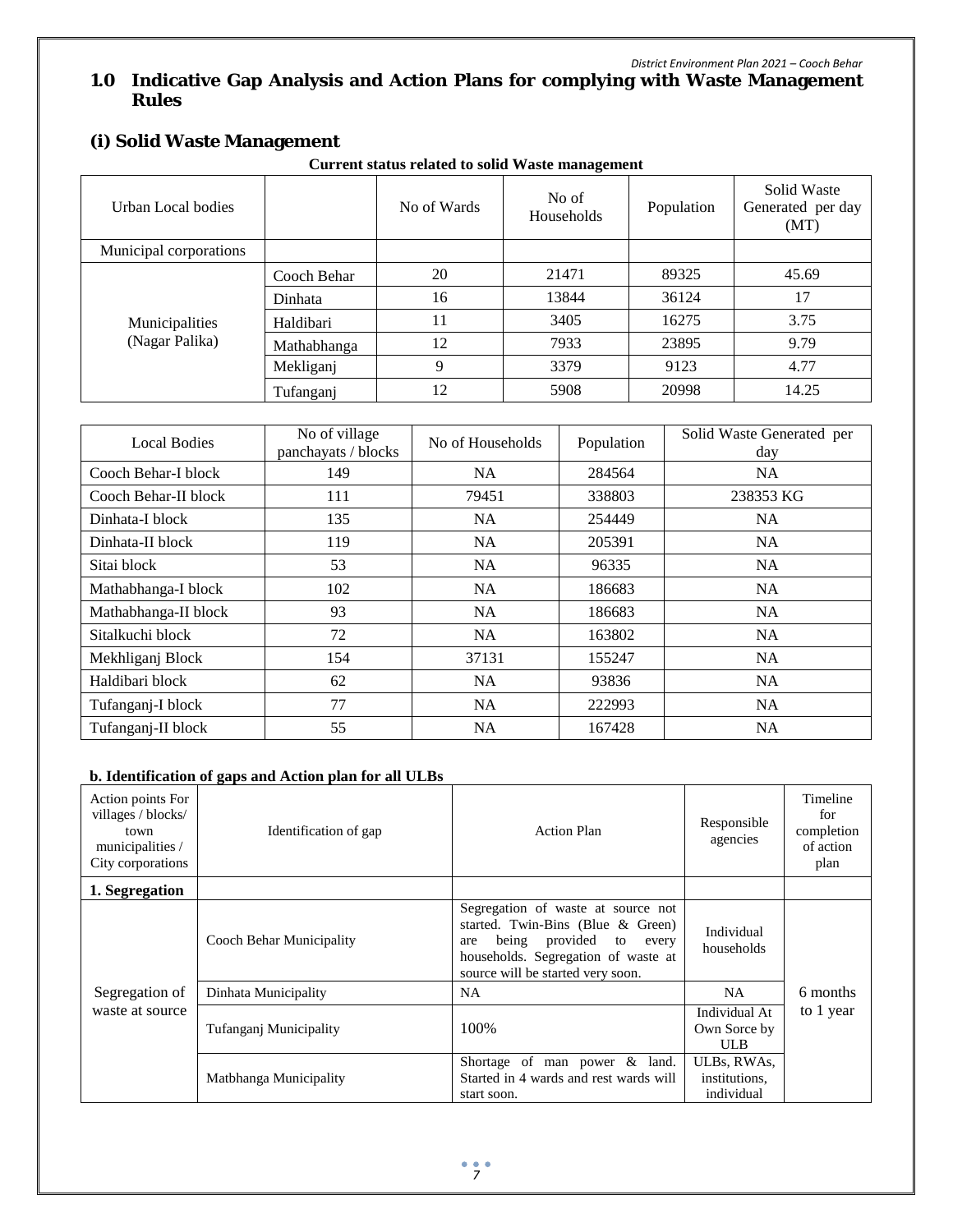|               | District Environment Plan 2021 - Cooch Behar |                                                                                               |                 |           |
|---------------|----------------------------------------------|-----------------------------------------------------------------------------------------------|-----------------|-----------|
|               | Haldibari Municiaplity                       | Blue and green color bulti is ready to<br>distribute                                          |                 |           |
|               | Mekhliganj Municipality                      | 20%. Will be increased to 50% within<br>1 year.                                               |                 |           |
| 2. Sweeping   |                                              |                                                                                               |                 |           |
|               | Cooch Behar Municipality                     | <b>NA</b>                                                                                     | Individual At   | <b>NA</b> |
|               | Dinhata Municipality                         | <b>NA</b>                                                                                     | Own Sorce by    | NA        |
| Manual        | Tufanganj Municipality                       | 60%                                                                                           | <b>ULB</b>      | 1 Year    |
| Sweeping      | Mathabhanga Municipality                     | Yes                                                                                           | NA.             | NA.       |
|               | Haldibari Municipality                       | Already going on                                                                              | NA              | <b>NA</b> |
|               | Mekhliganj Municipality                      | 100%                                                                                          | <b>NA</b>       | NA.       |
| Mechanical    | Cooch Behar Municipality                     | Mechanical Road Sweeping &<br>Collection will be introduced with the<br>availability of fund. |                 |           |
| Road Sweeping | Dinhata Municipality                         | <b>NA</b>                                                                                     | <b>ULB/UDMA</b> | 1 year    |
| & Collection  | Tufanganj Municipality                       | 30%                                                                                           |                 |           |
|               | Mathabhanga Municipality                     | NA.                                                                                           |                 |           |
|               | Mekhliganj Municipality                      | <b>NOT YET DONE</b>                                                                           |                 |           |
|               | Haldibari Municipality                       | NA                                                                                            |                 |           |

| 3. Waste collection                                                      |                                                                                       |                                                                                                                                                                   |                  |                       |
|--------------------------------------------------------------------------|---------------------------------------------------------------------------------------|-------------------------------------------------------------------------------------------------------------------------------------------------------------------|------------------|-----------------------|
|                                                                          | Cooch Behar Municipality                                                              | Presently 80% solid waste is being<br>collected. 100% collection of solid<br>waste will be made within one year.                                                  |                  |                       |
|                                                                          | Dinhata Municipality                                                                  | NA                                                                                                                                                                | Individual At    |                       |
| 100% collection of                                                       | Tufanganj Municipality                                                                | Yes                                                                                                                                                               | Own Sorce by     | <b>6months</b>        |
| solid waste                                                              | Mathabhanga Municipality                                                              | NA                                                                                                                                                                | <b>ULB</b>       | to 1 year             |
|                                                                          | Mekhliganj Municipality                                                               | 40% at present. Will be increased to<br>60% within 1 year                                                                                                         |                  |                       |
|                                                                          | Haldibari Municiaplity                                                                | 70%                                                                                                                                                               |                  |                       |
|                                                                          | Cooch Behar Municipality                                                              | All households/ premises in the city are<br>covered by door-to-door collection<br>without segregation of wastes at source.                                        |                  |                       |
| Arrangement for                                                          | Dinhata Municipality                                                                  | NA                                                                                                                                                                |                  | 6 <sub>months</sub>   |
| door to door                                                             | Tufanganj Municipality                                                                | Yes                                                                                                                                                               | <b>ULB</b>       | to 1 year             |
| collection                                                               | Mathabhanga Municipality                                                              | 82% (Shortage of manpower)                                                                                                                                        |                  |                       |
|                                                                          | Haldibari Municiaplity                                                                | vet to be stard                                                                                                                                                   |                  |                       |
|                                                                          | Mekhliganj Municipality                                                               | 40%. Will be increased to 60% within 1<br>year                                                                                                                    |                  |                       |
|                                                                          | Cooch Behar Municipality                                                              | Waste Collection trolleys will be<br>introduced with the availability of fund.                                                                                    |                  | <b>6months</b>        |
|                                                                          | Dinhata Municipality                                                                  | <b>NA</b>                                                                                                                                                         |                  |                       |
| <b>Waste Collection</b>                                                  | Tufanganj Municipality                                                                | Yes                                                                                                                                                               |                  |                       |
| trolleys with<br>separate<br>compartments                                | 30 no. received from SUDA. Will be<br>Mathabhanga Municipality<br>implemented shortly |                                                                                                                                                                   | <b>ULB, UDMA</b> | to 1 year             |
|                                                                          | Haldibari Municiaplity                                                                | Yes                                                                                                                                                               |                  |                       |
|                                                                          | Mekhliganj Municipality                                                               | Received 5 Nos Waste Collection<br>Trolleys from UDMA Deptt.                                                                                                      |                  |                       |
|                                                                          | Cooch Behar Municipality                                                              | Trucks<br>will<br>Collection<br>Mini<br>be<br>introduced with the availability of fund.                                                                           |                  |                       |
| Mini Collection                                                          | Dinhata Municipality                                                                  | Nil                                                                                                                                                               |                  |                       |
| Trucks with<br>separate<br>compartments                                  | Mathabhanga Municipality                                                              | Nil                                                                                                                                                               | <b>ULB, UDMA</b> | 6 months              |
|                                                                          | Tufanganj Municipality                                                                | Nil                                                                                                                                                               |                  | to 1 year             |
|                                                                          | Haldibari Municiaplity                                                                | Nil                                                                                                                                                               |                  |                       |
|                                                                          | Mekhliganj Municipality                                                               | <b>Nil</b>                                                                                                                                                        |                  |                       |
| <b>Waste Deposition</b><br>centres (for<br>domestic hazardous<br>wastes) | Cooch Behar Municipality                                                              | Waste is<br>directly transferred from<br>premises<br>dumping<br>to<br>generators<br>site. Waste Deposition centres will be<br>built for domestic hazardous wastes | <b>ULB.UDMA</b>  | 6 months<br>to 1 year |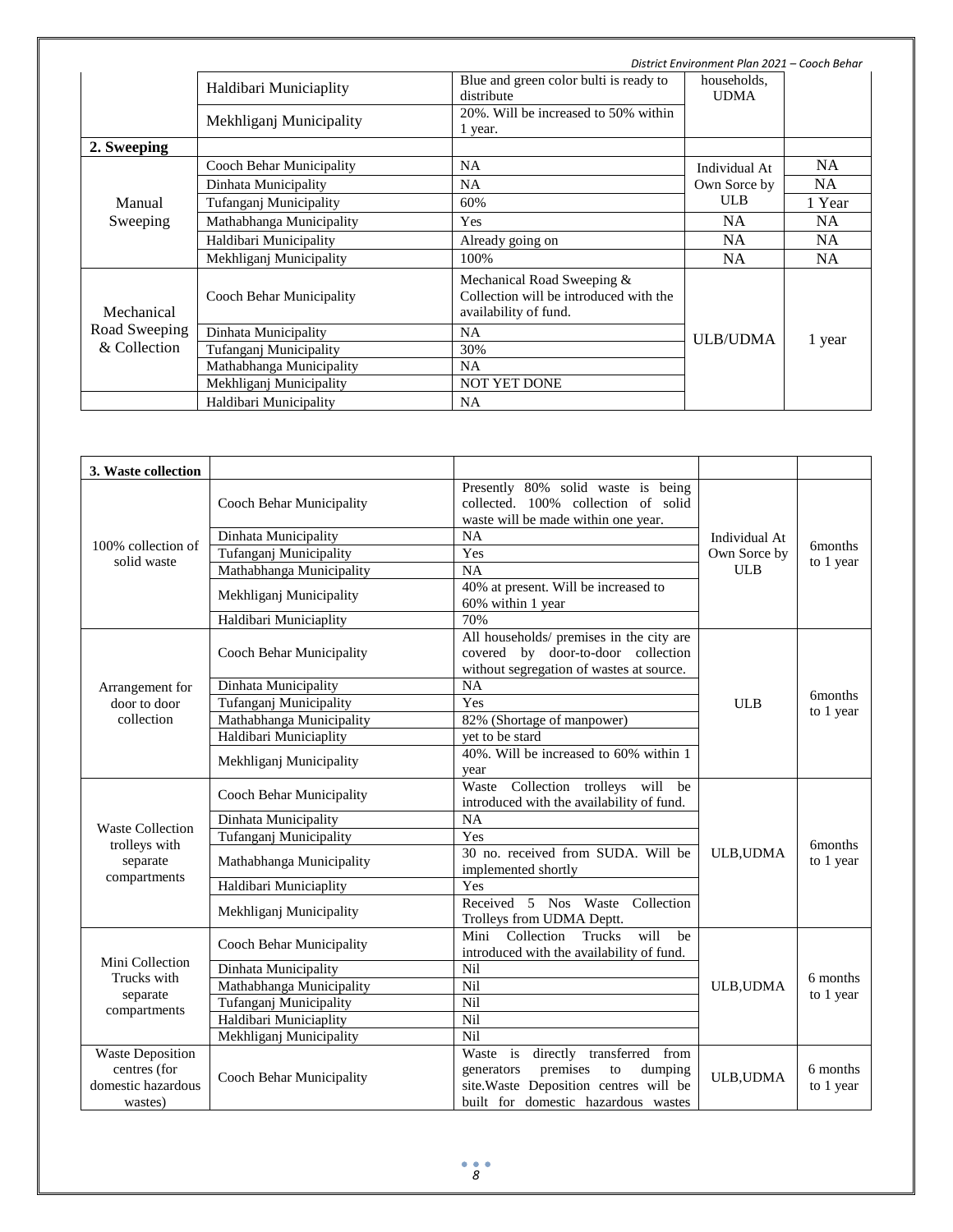*District Environment Plan 2021 – Cooch Behar*

|                          | with the availability of fund |  |
|--------------------------|-------------------------------|--|
| Dinhata Municipality     | Nil                           |  |
| Tufanganj Municipality   | Yes                           |  |
| Dinhata Municipality     | Nil                           |  |
| Mathabhanga Municipality | Nil                           |  |
| Haldibari Municiaplity   | Available                     |  |
| Mekhliganj Municipality  | Nil                           |  |

| 4. Waste transport                    |                                 |                                                                                                                                                             |                            |                             |
|---------------------------------------|---------------------------------|-------------------------------------------------------------------------------------------------------------------------------------------------------------|----------------------------|-----------------------------|
|                                       | <b>Cooch Behar Municipality</b> | The process will be undertaken very<br>soon.                                                                                                                | <b>ULB</b>                 |                             |
|                                       | Dinhata Municipality            | Nil                                                                                                                                                         | ULBs, RWAs,                |                             |
| Review existing<br>infrastructure for | Tufanganj Municipality          | Nil                                                                                                                                                         | institutions.              | <b>6</b> months             |
| waste Transport.                      | Mathabhanga Municipality        | Tractor trolley 3 nos. Need more<br>trolley                                                                                                                 | individual                 | to 1 year                   |
|                                       | Haldibari Municiaplity          | Nil                                                                                                                                                         | households.<br><b>UDMA</b> |                             |
|                                       | Mekhliganj Municipality         | Nil                                                                                                                                                         |                            |                             |
|                                       | <b>Cooch Behar Municipality</b> | Bulk Waste Trucks will be procured<br>if fund is made available.                                                                                            |                            | <b>6months</b><br>to 1 year |
|                                       | Dinhata Municipality            | Nil                                                                                                                                                         | ULB, UDMA,                 |                             |
| <b>Bulk Waste Trucks</b>              | Tufanganj Municipality          | Yes                                                                                                                                                         | <b>District</b>            |                             |
|                                       | Mathabhanga Municipality        | $\overline{c}$                                                                                                                                              | administration             |                             |
|                                       | Mekhliganj Municipality         | <b>NA</b>                                                                                                                                                   |                            |                             |
|                                       | Haldibari Municiaplity          | Available                                                                                                                                                   |                            |                             |
| <b>Waste Transfer</b>                 | <b>Cooch Behar Municipality</b> | Waste is directly transferred from<br>generators premises to dumping<br>site. Establishment of Intermediate<br>Waste Transfer points is being<br>considered |                            | <b>6months</b>              |
| points                                | Dinhata Municipality            | <b>Nil</b>                                                                                                                                                  | <b>ULB</b>                 | to 1 year                   |
|                                       | Tufanganj Municipality          | Yes                                                                                                                                                         |                            |                             |
|                                       | Mathabhanga Municipality        | Nil                                                                                                                                                         |                            |                             |
|                                       | Mekhliganj Municipality         | Nil                                                                                                                                                         |                            |                             |
|                                       | Haldibari Municiaplity          | Nil                                                                                                                                                         |                            |                             |

### **5. Waste treatment and disposal**

| Wet-waste<br>Management: On-<br>site composting by<br>bulk waste<br>generators<br>(Authority may<br>decide on<br>requirement a s per<br>Rules) | <b>NA</b>                | <b>NA</b>                                                                     | ULBs, UDMA,<br>bulk generators    | <b>6months</b><br>to 1 year       |
|------------------------------------------------------------------------------------------------------------------------------------------------|--------------------------|-------------------------------------------------------------------------------|-----------------------------------|-----------------------------------|
| Wet-waste                                                                                                                                      | Cooch Behar Municipality | Nil                                                                           |                                   |                                   |
| Management:                                                                                                                                    | Dinhata Municipality     | Nil                                                                           |                                   |                                   |
| Facility(ies) for                                                                                                                              | Tufanganj Municipality   | Nil                                                                           |                                   |                                   |
| central                                                                                                                                        | Mathabhanga Municipality | Yes (scarcity of land for processing.<br>Sent proposal for departmental land. | ULBs, UDMA                        | 6 <sub>m</sub> onths<br>to 1 year |
| Biomethanation<br>Composting                                                                                                                   | Mekhliganj Municipality  | 0.6 TPD wet waste compost. Will be<br>increased to 0.8 TPD within 1 year      |                                   |                                   |
| of wets waste                                                                                                                                  | Haldibari Municipality   | Nil                                                                           |                                   |                                   |
| Dry-Waste                                                                                                                                      | Cooch Behar Municipality | Nil                                                                           |                                   |                                   |
|                                                                                                                                                | Dinhata Municipality     | Nil                                                                           |                                   |                                   |
| Management:                                                                                                                                    | Tufanganj Municipality   | Nil                                                                           | ULB, SUDA,                        |                                   |
| Material<br>Recovery for                                                                                                                       | Mathabhanga Municipality | Yes (scarcity of land for processing.<br>Proposal sent for departmental land. | <b>District</b><br>administration | 1 year                            |
| dry-waste<br>fraction                                                                                                                          | Mekhliganj Municipality  | 0.2 TPD dry waste goes to Material<br>Recovery Unit. Will be increased to     |                                   |                                   |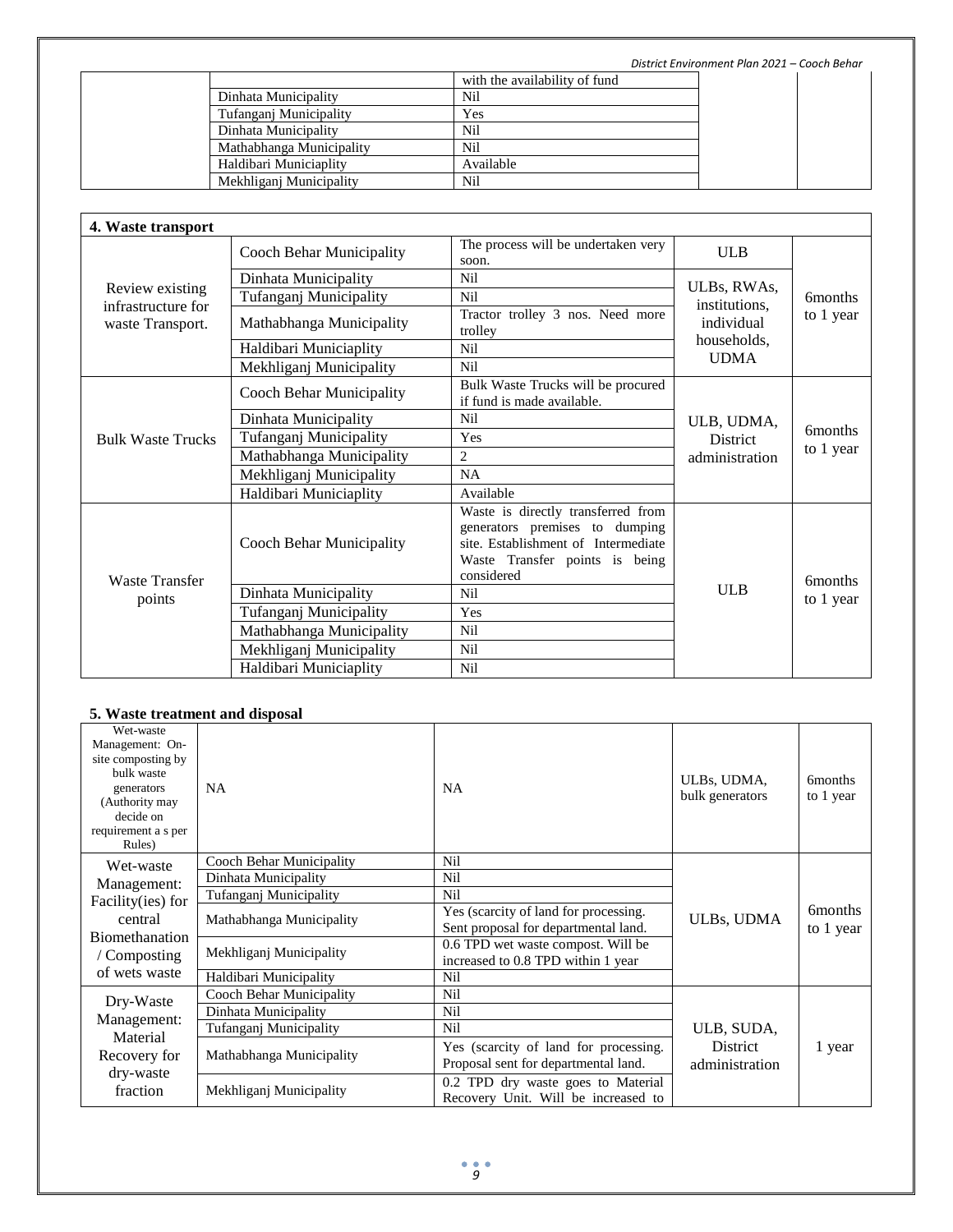| District Environment Plan 2021 - Cooch Behar                                |                                 |                                       |                             |                          |
|-----------------------------------------------------------------------------|---------------------------------|---------------------------------------|-----------------------------|--------------------------|
|                                                                             |                                 | 0.4 TPD within 1 year                 |                             |                          |
|                                                                             | Haldibari Municipality          | Nil                                   |                             |                          |
|                                                                             | <b>Cooch Behar Municipality</b> |                                       |                             |                          |
| Disposal of inert                                                           | Dinhata Municipality            |                                       |                             |                          |
| and non-<br>recyclable                                                      | Tufanganj Municipality          | Sanitary Landfill site not available  | ULB, SUDA                   | 1 year                   |
| wastes: Sanitary                                                            | Mathabhanga Municipality        |                                       |                             |                          |
| Landfill                                                                    | Mekhliganj Municipality         |                                       |                             |                          |
|                                                                             | Haldibari Municipality          |                                       |                             |                          |
|                                                                             | <b>Cooch Behar Municipality</b> | NA                                    |                             |                          |
|                                                                             | Dinhata Municipality            | <b>NA</b>                             |                             |                          |
| Remediation of                                                              | Tufanganj Municipality          | <b>NA</b>                             |                             |                          |
| historic / legacy<br>dumpsite                                               | Mathabhanga Municipality        | Surveyed by KMDA engineers            | ULBs, SUDA                  | 1 year                   |
|                                                                             | Mekhliganj Municipality         | <b>NA</b>                             |                             |                          |
|                                                                             | Haldibari Municipality          | NA                                    |                             |                          |
|                                                                             | <b>Cooch Behar Municipality</b> | NA                                    |                             |                          |
|                                                                             | Dinhata Municipality            | NA                                    |                             |                          |
|                                                                             | Tufanganj Municipality          | NA                                    |                             |                          |
| Involvement of<br><b>NGOs</b>                                               | Mathabhanga Municipality        | Yes (Engaged By SUDA named<br>BITAN). | ULBs, SUDA,<br><b>WBPCB</b> | 1 year                   |
|                                                                             | Mekhliganj Municipality         | <b>NA</b>                             |                             |                          |
|                                                                             | Haldibari Municipality          | <b>NA</b>                             |                             |                          |
| EPR of<br>Producers:<br>Linkage with<br>Producers /<br><b>Brand Owners</b>  | <b>NA</b>                       | <b>NA</b>                             | ULBs, UDMA                  | 6<br>months<br>to 1 year |
| Authorization of<br><b>Waste Pickers</b>                                    | NA                              | <b>NA</b>                             | ULBs, UDMA                  | 6<br>months<br>to 1 year |
| Preparation of<br>own by-laws to<br>comply with<br><b>SWM Rules</b><br>2016 | <b>NA</b>                       | <b>NA</b>                             | ULBs, UDMA                  | 1 year                   |
| (ii) Plastic waste<br><b>Management</b>                                     | NA                              | <b>NA</b>                             | <b>NA</b>                   | <b>NA</b>                |

# **Current status related to Plastic Waste Management**

| Urban Local bodies                                          |                                      | Estimated quantity of plastic waste per day<br>(MT/day)            |
|-------------------------------------------------------------|--------------------------------------|--------------------------------------------------------------------|
| Municipal corporations (Nagar Nigam or<br>Mahanagar Palika) | NA                                   | <b>NA</b>                                                          |
|                                                             | Cooch Behar Municipality             | 3 MT/Day. Trying to introduce complete ban<br>on all plastic bags. |
|                                                             | Dinhata Municipality                 | <b>NOT YET DONE</b>                                                |
| Municipalities (Nagar Palikas)                              | Tufanganj Municipality               | 6.5                                                                |
|                                                             | Mathabhanga Municipality             | 0.049                                                              |
|                                                             | Haldibari Municipality               | 25 KG                                                              |
|                                                             | Mekhliganj Municipality              | <b>NOT YET DONE</b>                                                |
| Local bodies                                                | <b>Block /Taluk / Mandal Tehsils</b> | Plastic Waste Generated per day                                    |
|                                                             | Cooch Behar Municipality             | <b>NA</b>                                                          |
|                                                             | Dinhata Municipality                 | NA.                                                                |
| Block /Taluk / Mandal Tehsils                               | Tufanganj Municipality               | 6.5                                                                |
|                                                             | Mathabhanga Municipality             | <b>NA</b>                                                          |
|                                                             | Haldibari Municipality               | <b>NA</b>                                                          |
|                                                             | Mekhliganj Municipality              | <b>NA</b>                                                          |
| Village/Gram Panchayats                                     | <b>NA</b>                            | NA                                                                 |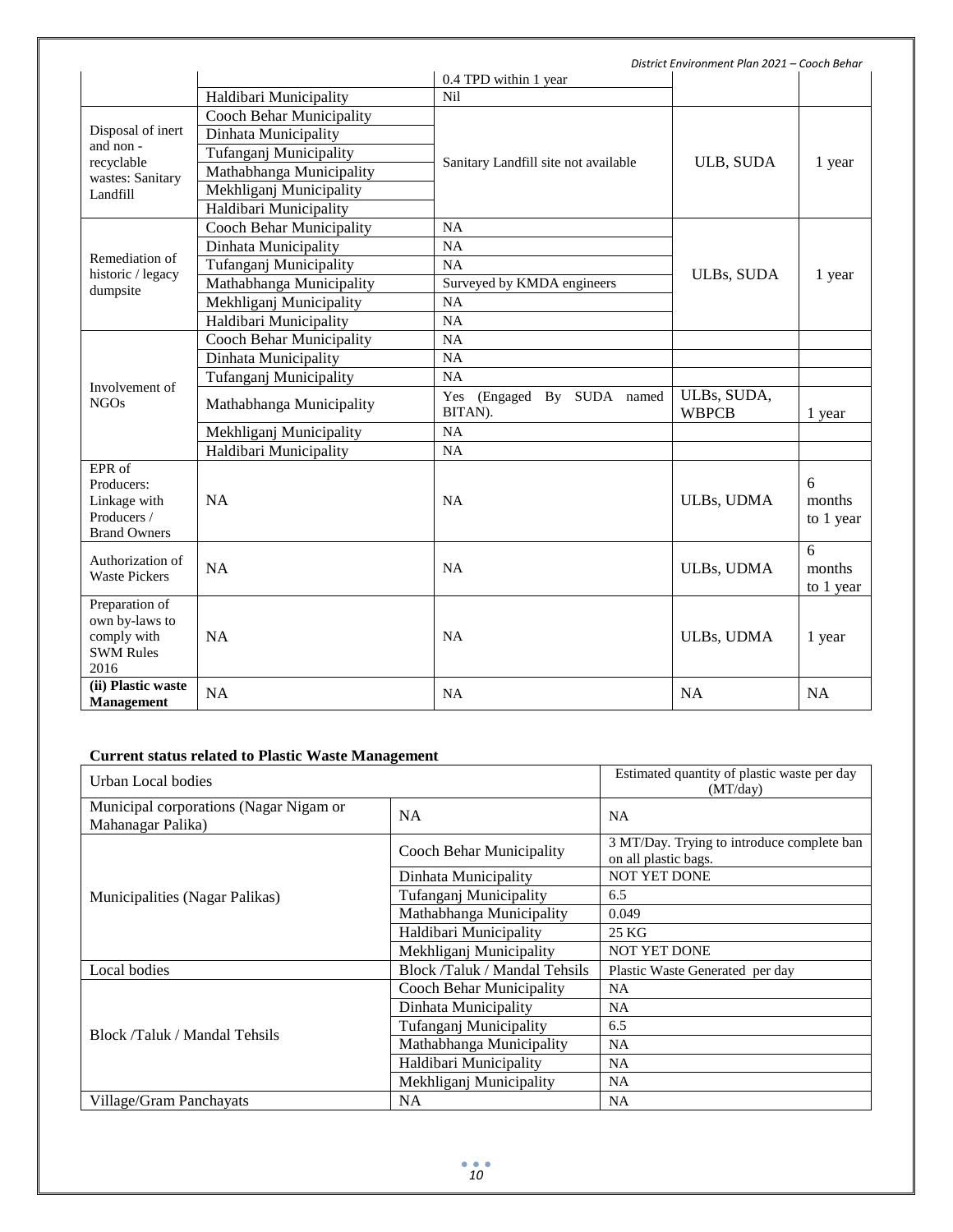# **Identification of gaps and Action plan:**

| <b>Action points</b><br>For villages /<br>blocks/town<br>municipalities<br>/ City<br>corporations             | <b>Identification of gap</b> | <b>Action plan</b>                                                                                                                                                                 | <b>Agencies</b><br>responsible | <b>Taget time</b><br>for<br>compliance |  |
|---------------------------------------------------------------------------------------------------------------|------------------------------|------------------------------------------------------------------------------------------------------------------------------------------------------------------------------------|--------------------------------|----------------------------------------|--|
| Door<br>Door<br>to                                                                                            | Cooch Behar Municipality     | Without segregation of wastes<br>at<br>source. Twin-Bins (Blue & Green) are<br>being provided to every households.<br>Segregation of waste at source will be<br>started very soon. | ULBs, RWAs,<br>institutions,   | 6months to                             |  |
| collection of dry                                                                                             | Dinhata Municipality         | NA                                                                                                                                                                                 | individual                     |                                        |  |
| waste including<br><b>PW</b>                                                                                  | Tufanganj Municipality       | Yes                                                                                                                                                                                | households.                    | 1 year                                 |  |
|                                                                                                               | Mathabhanga Municipality     | <b>NA</b>                                                                                                                                                                          | <b>UDMA</b>                    |                                        |  |
|                                                                                                               | Haldibari Municipality       | Ready to start. Blue & Green bulti &<br>tipper is ready                                                                                                                            |                                |                                        |  |
|                                                                                                               | Mekhliganj Municipality      | Not Yet Done                                                                                                                                                                       |                                |                                        |  |
| Facilitate<br>organized<br>collection of PW<br>at Waste transfer<br>point or Material<br>Recovery<br>Facility | <b>NA</b>                    | <b>NA</b>                                                                                                                                                                          | <b>ULBs, UDMA</b>              | 1 year                                 |  |
|                                                                                                               | Cooch Behar Municipality     | NA                                                                                                                                                                                 |                                |                                        |  |
|                                                                                                               | Dinhata Municipality         | <b>NA</b>                                                                                                                                                                          | Individual At                  |                                        |  |
| <b>PW</b><br>collection                                                                                       | Tufanganj Municipality       | Yes                                                                                                                                                                                | Own Sorce by                   | 6months to                             |  |
| Centres                                                                                                       | Mathabhanga Municipality     | <b>NA</b>                                                                                                                                                                          | <b>ULB</b>                     | 1 year                                 |  |
|                                                                                                               | Mekhliganj Municipality      | <b>NA</b>                                                                                                                                                                          |                                |                                        |  |
|                                                                                                               | Haldibari Municipality       | <b>NA</b>                                                                                                                                                                          |                                |                                        |  |
|                                                                                                               | Cooch Behar Municipality     | <b>NA</b>                                                                                                                                                                          |                                |                                        |  |
| Awareness<br>and                                                                                              | Dinhata Municipality         | <b>NA</b>                                                                                                                                                                          |                                |                                        |  |
| education                                                                                                     | Tufanganj Municipality       | Yes                                                                                                                                                                                | Individual At                  |                                        |  |
| programs                                                                                                      | Mathabhanga Municipality     | NA                                                                                                                                                                                 | Own Sorce by                   | 1 year                                 |  |
| implementation                                                                                                | Mekhliganj Municipality      | <b>NA</b>                                                                                                                                                                          | <b>ULB</b>                     |                                        |  |
|                                                                                                               | Haldibari Municipality       | Meeting and Awareness camp held<br>several time at several points                                                                                                                  |                                |                                        |  |
| Access to Plastic<br>Waste Disposal<br>Facilities                                                             | <b>NA</b>                    | <b>NA</b>                                                                                                                                                                          | <b>ULBs</b>                    | 6months to<br>1 year                   |  |

#### **(iii) C & D Waste Management**

a. Current status related to C & D Waste

| Total C & D waste generation in MT<br>per day (As per data from Municipal<br>Corporations / Municipalities) | <b>NA</b> |
|-------------------------------------------------------------------------------------------------------------|-----------|
| Does the District has access to C&D<br>waste recycling facility?                                            | <b>NA</b> |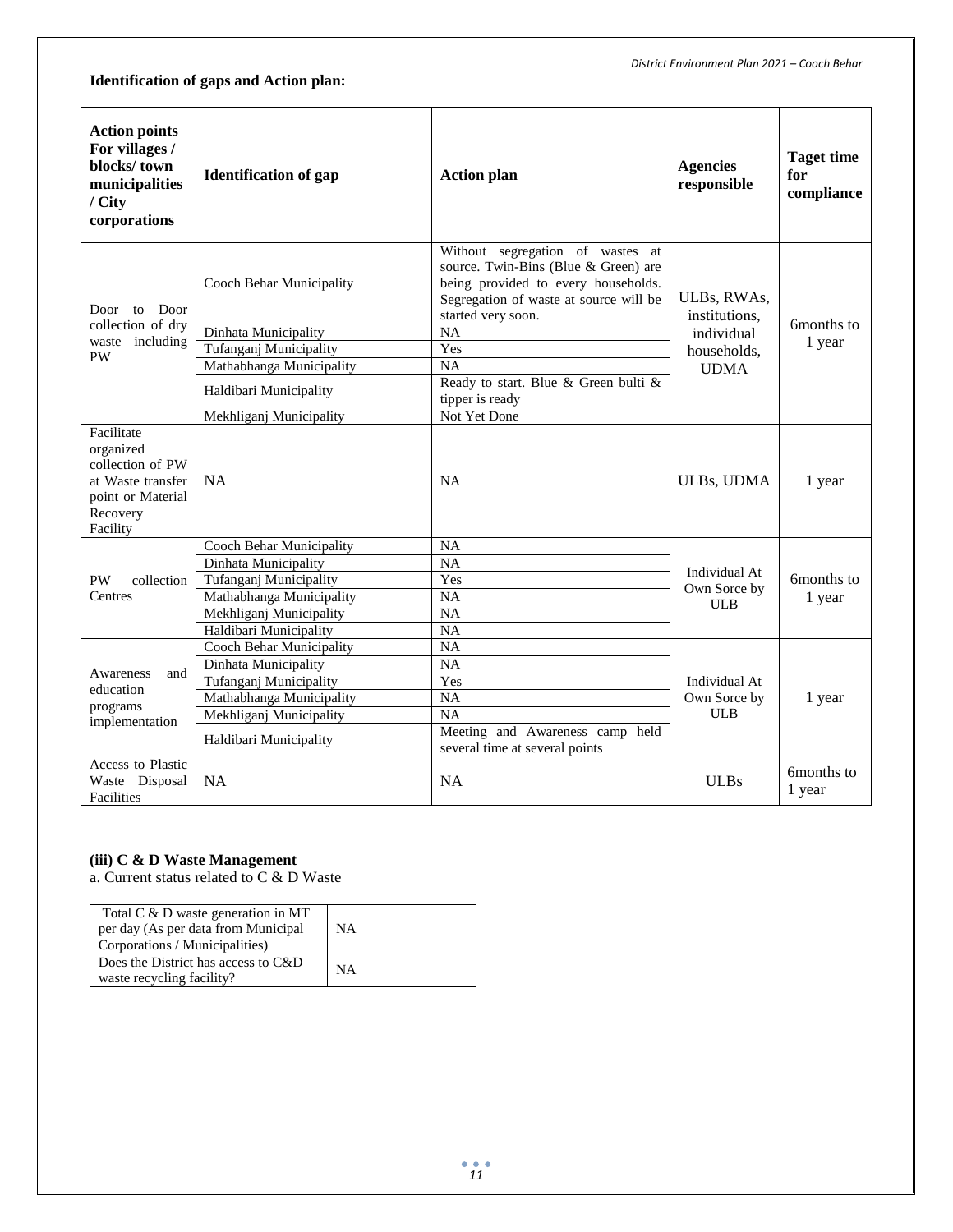|                                                                                                                                                                                                                                               | <b>Identification of gaps and Action plan:</b>                                                                                                              |                                                                      |                                       |                                                    |
|-----------------------------------------------------------------------------------------------------------------------------------------------------------------------------------------------------------------------------------------------|-------------------------------------------------------------------------------------------------------------------------------------------------------------|----------------------------------------------------------------------|---------------------------------------|----------------------------------------------------|
| Action points For<br>villages / blocks/<br>town<br>municipalities /<br>City corporations                                                                                                                                                      | Identification of gap                                                                                                                                       | Action plan                                                          | Responsible<br>agencies               | Timeline<br>for<br>completion<br>of action<br>plan |
| Arrangement for<br>separate collection<br>of C&D waste to<br>C&D waste<br>deposition point.                                                                                                                                                   | Separate collection of C&D waste is not<br>being done yet.                                                                                                  | The introduction of the process is<br>under consideration.           | ULB, UDMA                             | 6 months<br>to 1 year                              |
| Arrangement for<br>separate collection<br>of C&D waste to<br>C&D waste<br>deposition point.                                                                                                                                                   | <b>NA</b>                                                                                                                                                   | NA                                                                   | ULB, UDMA                             | 6 months<br>to 1 year                              |
| Whether local<br>authority have<br>fixed user fee on<br>C&D waste and<br>introduced<br>permission system<br>for bulk waste<br>generators who<br>generate more than<br>20 tons or more in<br>one day or 300<br>tons per project in<br>a month? | <b>NA</b>                                                                                                                                                   | NA                                                                   | ULB, UDMA                             | 6 months<br>to 1 year                              |
| C&D recycling<br>Facility                                                                                                                                                                                                                     | Cooch Behar Municipality<br>Dinhata Municipality<br>Tufanganj Municipality<br>Mathabhanga Municipality<br>Mekhliganj Municipality<br>Haldibari Municipality | <b>NA</b><br><b>NA</b><br>Yes<br><b>NA</b><br><b>NA</b><br><b>NA</b> | Individual At<br>Own Source<br>by ULB | 6 months<br>to 1 year                              |
| Usage of recycled<br>C&D waste in<br>nonstructural<br>concrete, paving<br>blocks, lower<br>layers of road<br>pavements, colony<br>and rural roads                                                                                             | Cooch Behar Municipality<br>Dinhata Municipality<br>Tufanganj Municipality<br>Mathabhanga Municipality<br>Mekhliganj Municipality<br>Haldibari Municipality | <b>NA</b><br><b>NA</b><br>Yes<br><b>NA</b><br><b>NA</b><br><b>NA</b> | Individual At<br>Own Source<br>by ULB | 6 months<br>to 1 year                              |
| ICE on $C & D$<br>waste management                                                                                                                                                                                                            | Cooch Behar Municipality<br>Dinhata Municipality<br>Tufanganj Municipality<br>Mathabhanga Municipality<br>Mekhliganj Municipality<br>Haldibari Municipality | <b>NA</b><br><b>NA</b><br>Yes<br>NA<br><b>NA</b><br><b>NA</b>        | Individual At<br>Own Source<br>by ULB | 6 months<br>to 1 year                              |

#### **(iv) Biomedical Waste Management**

| Inventory of BMW in the District                                            | Municipality/Block     | <b>Ouantity</b>                                               |
|-----------------------------------------------------------------------------|------------------------|---------------------------------------------------------------|
| Total no. of Bedded Healthcare Facilities                                   | 73                     | NA                                                            |
| Total no. of non-bedded HCF                                                 | 145                    | NA                                                            |
| No. of HCFs authorised by SPCBs/PCCs                                        | <b>NA</b>              | <b>NA</b>                                                     |
| No of Common Biomedical Waste Treatment and<br>Disposal Facilities (CBWTFs) | <b>NA</b>              | NA                                                            |
| Capacity of CBWTFs                                                          | <b>NA</b>              | <b>NA</b>                                                     |
| No. of Deep burials for BMW if any                                          | Tufangani Municipality | Quantity of biomedical waste generated<br>Kg/annum: 445142.22 |
| Quantity of biomedical waste generated Kg/day                               | NA                     |                                                               |
| Quantity of biomedical waste generated Kg/day                               | Tufanganj Municipality | <b>NA</b>                                                     |
| Quantity of biomedical waste treated per day $(Kg)$                         | 1196.16                |                                                               |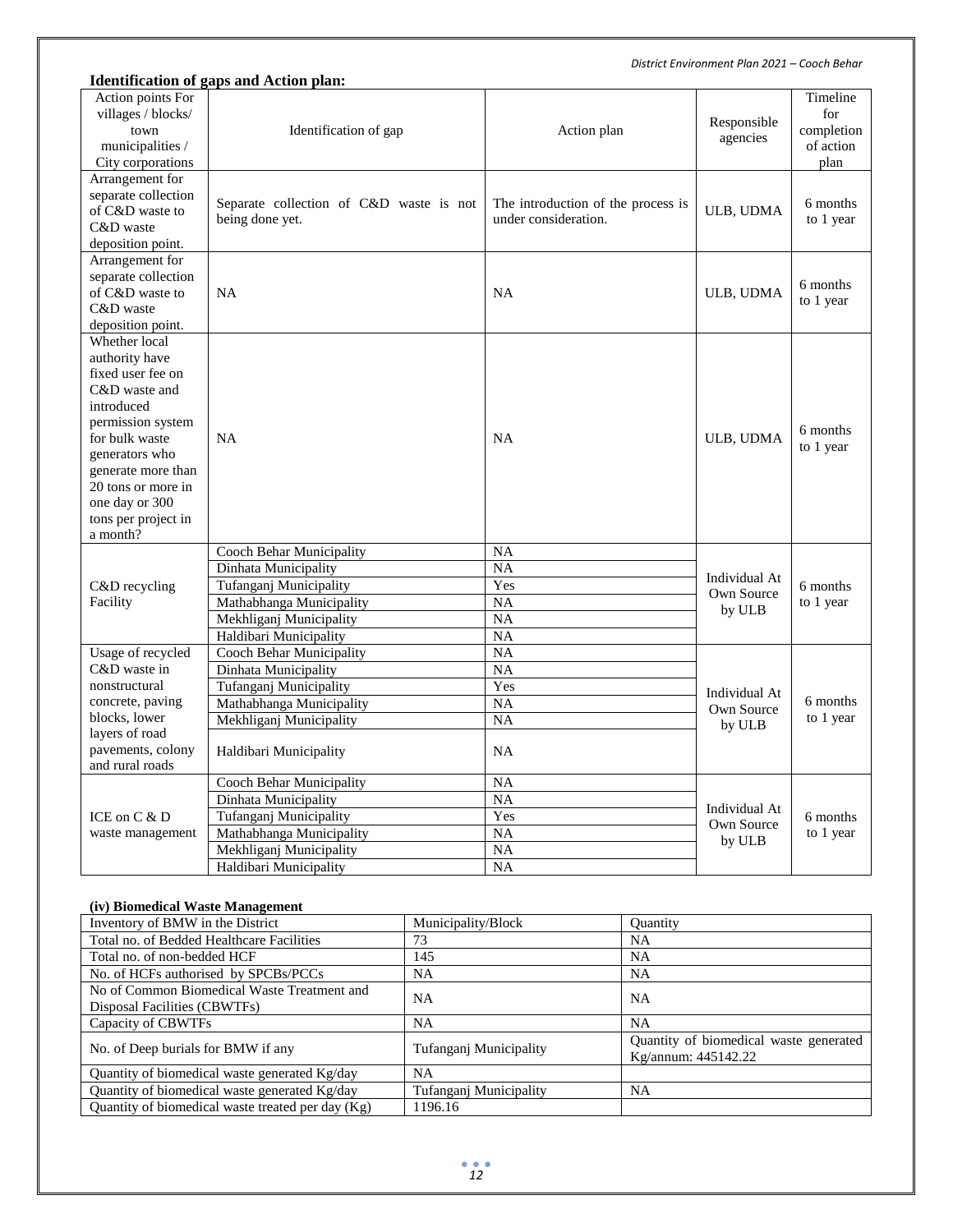### **b. Identification of gaps and Action plan:**

| Action points For villages / blocks/ town<br>municipalities / City corporations | Gaps      | Action plan                                                                                    | Responsible<br>agencies                      | Timeline<br>for<br>completion<br>of action<br>plan |
|---------------------------------------------------------------------------------|-----------|------------------------------------------------------------------------------------------------|----------------------------------------------|----------------------------------------------------|
| Inventory and Identification of Healthcare<br>Facilities                        | <b>NA</b> | <b>NA</b>                                                                                      | ULB, UDMA                                    | 6 months<br>to 1 year                              |
| Adequacy of facilities to treat biomedical waste                                | <b>NA</b> | <b>NA</b>                                                                                      | <b>NA</b>                                    | <b>NA</b>                                          |
| Tracking of BMW                                                                 | <b>NA</b> | <b>NA</b>                                                                                      | NA.                                          | NA.                                                |
| Awareness and education of healthcare staff                                     | <b>NA</b> | NA                                                                                             | ULB <sub>s</sub><br>SUDA and<br><b>WBPCB</b> | 1 year                                             |
| Awareness and education of healthcare staff                                     | <b>NA</b> | Camps for awareness and<br>education of healthcare<br>staff<br>frequently<br>are<br>organized. | ULBs,<br>SUDA and<br><b>WBPCB</b>            | 1 year                                             |
| Adequacy of funds                                                               | <b>NA</b> | <b>NA</b>                                                                                      | <b>NA</b>                                    | <b>NA</b>                                          |
| Compliance to Rules by HCFs and CBWTFs                                          | <b>NA</b> | <b>NA</b>                                                                                      | <b>NA</b>                                    | <b>NA</b>                                          |
| <b>District Level Monitoring Committee</b>                                      | <b>NA</b> | <b>NA</b>                                                                                      | <b>NA</b>                                    | <b>NA</b>                                          |
| Wastewater treatment                                                            | NA        | <b>NA</b>                                                                                      | <b>WBPCB</b>                                 | 6 months<br>to 1 year                              |

### **(v) Hazardous Waste Management**

#### **a. Current Status related to Hazardous Waste Management**

| Details of Data Requirement                                  | <b>Present Status</b>                        |      |
|--------------------------------------------------------------|----------------------------------------------|------|
|                                                              | No of Industries generating HW               |      |
|                                                              | Quantity of incinerable (MT/annum)           |      |
| Quantity of HW in the district                               | Quantity of land-fillable (MT/annum)         | 0.12 |
|                                                              | Quantity of recyclable/utilisable (MT/annum) | 0    |
| Quantity of incinerable (MT/annum)                           |                                              | 2.65 |
| Quantity of HW in the district (Tufanganj                    | Quantity of land-fillable (MT/annum)         | 0.12 |
| Quantity of recyclable/utilisable (MT/annum)<br>Municipality |                                              | 0.42 |
| No of captive/common TSDF                                    | NA                                           |      |
| Contaminated Sites or probable contaminated sites            | NA                                           |      |

### **b. Identification of Gaps and Action plan**

| Action points                                                                   | <b>Identification</b><br>of gap | Action plan                  | Responsible<br>agencies              | Timeline<br>for<br>completion<br>of action<br>plan |
|---------------------------------------------------------------------------------|---------------------------------|------------------------------|--------------------------------------|----------------------------------------------------|
| <b>Regulation of industries and facilities generating Hazardous</b><br>Waste    | <b>NA</b>                       | <b>NA</b>                    | <b>NA</b>                            | NA                                                 |
| Establishment of collection centres                                             | NA                              | Will be started<br>very soon | Individual At<br>Own Sorce<br>by ULB | 1 year                                             |
| Training of workers involved in handling / recycling / disposal of<br><b>HW</b> | <b>NA</b>                       | Will be started<br>very soon | Individual At<br>Own Sorce<br>by ULB | 1 year                                             |
| Availability / Linkage with common TSDF or disposal facility                    | <b>NA</b>                       | <b>NA</b>                    | NA                                   | <b>NA</b>                                          |
| <b>Contaminated Sites</b>                                                       | NA.                             | NA                           | <b>NA</b>                            | NA                                                 |

#### **(vi) E-Waste Management**

#### **a. Current Status related to E-Waste Management**

| Details of Data Requirement                               | <b>Present Status</b> |
|-----------------------------------------------------------|-----------------------|
| Inventory of E-Waste in MT/year                           | NA                    |
| Collection centers established by ULBs in the District    | <b>NA</b>             |
| Collection centers established by Producers or their PROs | <b>NA</b>             |
| No authorized E-Waste recyclers / Dismantler              | <b>NA</b>             |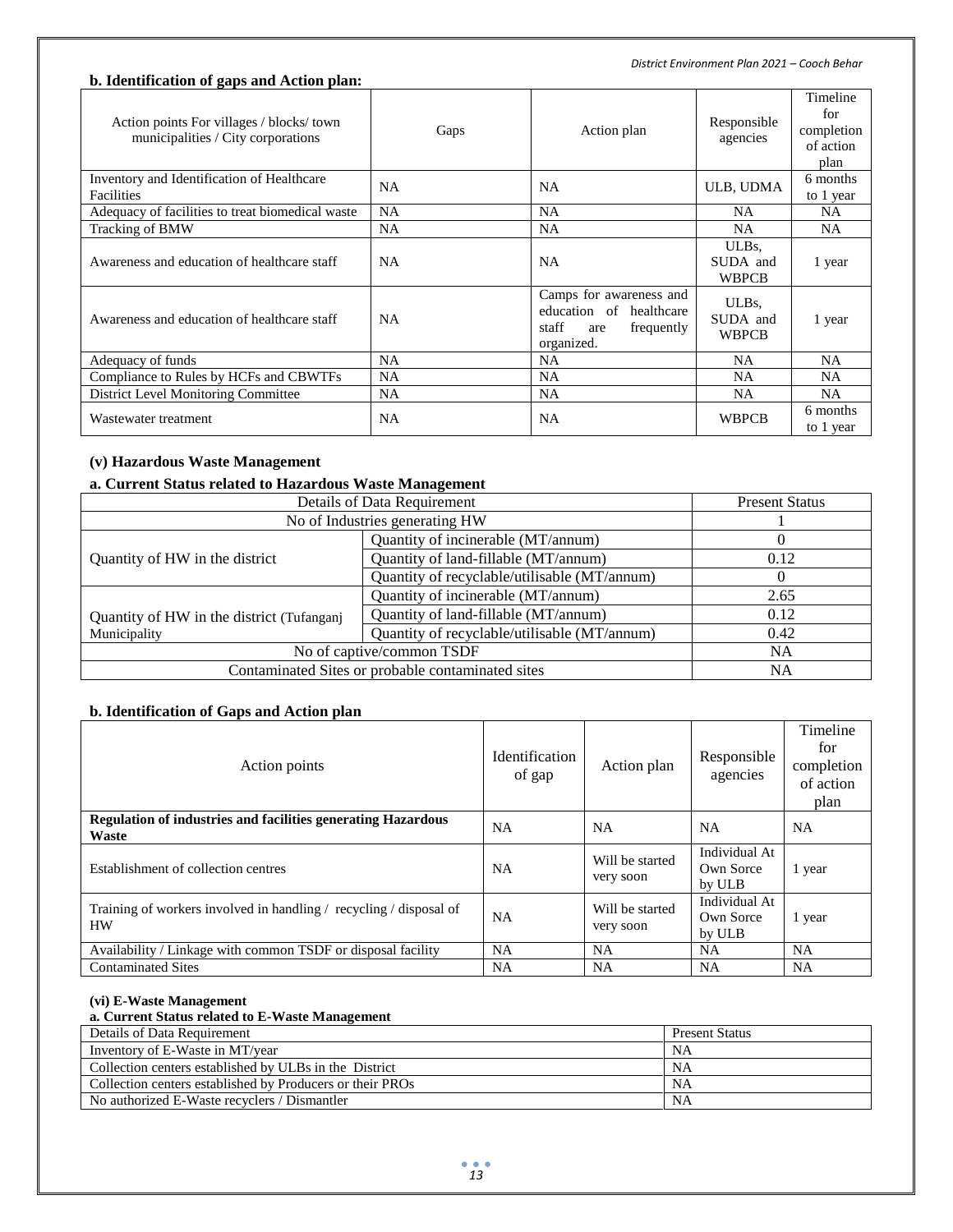*District Environment Plan 2021 – Cooch Behar*

#### **b. Identification of gaps and action plan:**

| Action points                       | Identification of gap | Action plan | Responsible      | Timeline for completion |  |
|-------------------------------------|-----------------------|-------------|------------------|-------------------------|--|
|                                     |                       |             | agencies         | of action plan          |  |
| Inventory / Generation of E-        | <b>NA</b>             | <b>NA</b>   | ULBs, UDMA, bulk | 6 months to 1 year      |  |
| Waste / Bulk-waste generators       |                       |             | generators       |                         |  |
| E-Waste collection points           | <b>NA</b>             | <b>NA</b>   | <b>NA</b>        | <b>NA</b>               |  |
| Linkage among Stakeholders to       | <b>NA</b>             | <b>NA</b>   | <b>NA</b>        | <b>NA</b>               |  |
| channelize E-Waste                  |                       |             |                  |                         |  |
| <b>Regulation of Illegal EWaste</b> | <b>NA</b>             | <b>NA</b>   | <b>NA</b>        | <b>NA</b>               |  |
| recycling / dismantling             |                       |             |                  |                         |  |
| Integration of informal sector      | <b>NA</b>             | <b>NA</b>   | ULBs, UDMA       | 6 months to 1 year      |  |
| Awareness and Education             | <b>NA</b>             | <b>NA</b>   | ULBs, SUDA and   |                         |  |
|                                     |                       |             | <b>WBPCB</b>     | 1 year                  |  |

### **Air Quality Management**

### **Current Status related to Air Quality Management**

| Detaials of data requirement                           | Present status                                                               |                                                  |  |
|--------------------------------------------------------|------------------------------------------------------------------------------|--------------------------------------------------|--|
| Number of Automatic Air Quality                        | Operated by SPCB / State Govt / Central                                      |                                                  |  |
| monitoring stations in the district.                   | govt./ PSU agency                                                            |                                                  |  |
|                                                        | Operated by Industry:                                                        |                                                  |  |
| Number of manual monitoring stations operated by SPCBs |                                                                              |                                                  |  |
|                                                        | Name of towns / cities which are failing to comply with national ambient air | NA                                               |  |
| quality stations                                       |                                                                              |                                                  |  |
| No of air pollution industries                         |                                                                              | <b>NA</b>                                        |  |
| Prominent air polluting sources                        |                                                                              | Small Industry / Brick Kiln/ Unpaved Roads/ Rice |  |
|                                                        |                                                                              | Mill, Vehicular pollution                        |  |

### **Identification of gaps and action plan:**

| Action points                                                             | <b>Indicative Action</b><br>Plan | Responsible agencies                                         | Timeline for<br>completion of<br>action plan |
|---------------------------------------------------------------------------|----------------------------------|--------------------------------------------------------------|----------------------------------------------|
| Identification of prominent air<br>polluting sources?                     | <b>NA</b>                        | WBPCB, Environment Department,<br>ULBs, Transport, UDMA CPCB | 6 months to 1 year                           |
| Ambient Air quality data?                                                 | NA                               | <b>NA</b>                                                    | <b>NA</b>                                    |
| Setting up of Continuous Ambient Air<br><b>Quality Monitoring Station</b> | NA                               | <b>NA</b>                                                    | <b>NA</b>                                    |
| District Level Action Plan for Air<br>Pollution                           | NA                               | <b>NA</b>                                                    | <b>NA</b>                                    |
| Hotspots of air pollution in District                                     | NA                               | <b>NA</b>                                                    | <b>NA</b>                                    |
| Awareness on Air Quality                                                  | NA                               | <b>NA</b>                                                    | <b>NA</b>                                    |

### **4. Water Quality Management**

a. Current Status related to Water Quality Management

| Rivers (Name and length of each river in Km)                                        | NA                                                           |
|-------------------------------------------------------------------------------------|--------------------------------------------------------------|
| Length of Coastline (if any)                                                        | NA                                                           |
| Nalas/Drains/Creeks meeting Rivers                                                  | NA                                                           |
| Lakes / Ponds (No and Area in Ha)                                                   | No. of Lakes/Ponds-62306 Nos.<br>Area of Lakes/Ponds-7708 ha |
| Total Quantity of sewage from towns and cities in District                          | NA                                                           |
| Quantity of industrial wastewater                                                   | NA                                                           |
| Percentage of untreated sewage                                                      | NA                                                           |
| Details of bore wells and number of permissions given for extraction of groundwater | NA                                                           |
| Groundwater polluted areas if any                                                   | NA                                                           |
| Polluted river stretches if any (Km)                                                | NA                                                           |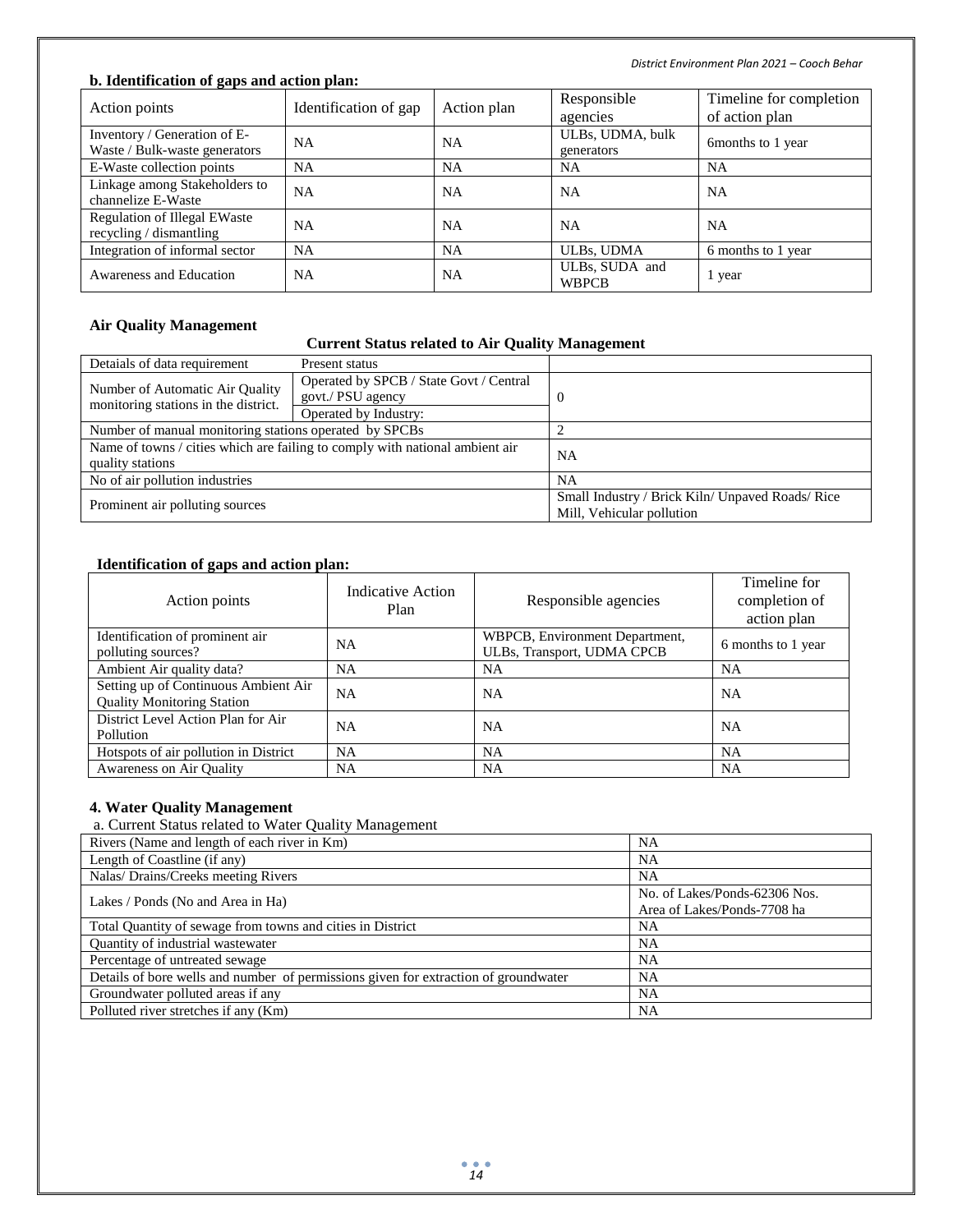### **b. Identification of gaps and action plan for water quality monitoring:**

| Action points                                               | Gaps and action plan                                                                                                                                                                                                                                                                                                                                                                                                                                   | Responsible agency                       | Timeline for completion of action<br>plan                                                                                                                                                                             |
|-------------------------------------------------------------|--------------------------------------------------------------------------------------------------------------------------------------------------------------------------------------------------------------------------------------------------------------------------------------------------------------------------------------------------------------------------------------------------------------------------------------------------------|------------------------------------------|-----------------------------------------------------------------------------------------------------------------------------------------------------------------------------------------------------------------------|
| Inventory of<br>water bodies                                | <b>NA</b>                                                                                                                                                                                                                                                                                                                                                                                                                                              | <b>NA</b>                                | ULBs, UDMA, WRRID,<br>WBPCB, Public Health<br>Engineering Department (PHED),<br>Central Groundwater Board<br>(CGWB), Irrigation and<br>Waterways Department (IWD),<br>District Administration,<br>UD&MA, P&RDD        |
| Quality of water<br>bodies in district                      | <b>NA</b>                                                                                                                                                                                                                                                                                                                                                                                                                                              | <b>NA</b>                                | ULB, WBPCB, I&WD                                                                                                                                                                                                      |
| Hotspots of water<br>contamination                          | <b>NA</b>                                                                                                                                                                                                                                                                                                                                                                                                                                              | <b>NA</b>                                |                                                                                                                                                                                                                       |
| Protection of<br>river / lake water<br>front                | <b>NA</b>                                                                                                                                                                                                                                                                                                                                                                                                                                              | <b>NA</b>                                | ULB, WBPCB, P&RDD, PHED,<br>UD&MA                                                                                                                                                                                     |
| Protection of<br>river / lake water<br>front                | Yes                                                                                                                                                                                                                                                                                                                                                                                                                                                    | Individual At Own Sorce by<br><b>ULB</b> | 1 years                                                                                                                                                                                                               |
| Inventory of<br>sources of water<br>pollution               | <b>NA</b>                                                                                                                                                                                                                                                                                                                                                                                                                                              | <b>NA</b>                                | ULBs, UD&MA, Fisheries,<br>WBPCB, Public Health<br>Engineering Department (PHED),<br>Central Groundwater Board<br>(CGWB), Irrigation and<br>Waterways Department (IWD),<br>District Administration, WB-<br>DST, P&RDD |
| Oil spill disaster<br>management (for<br>coastal districts) | NA                                                                                                                                                                                                                                                                                                                                                                                                                                                     | <b>NA</b>                                |                                                                                                                                                                                                                       |
| Protection of<br>flood plains                               | <b>NA</b>                                                                                                                                                                                                                                                                                                                                                                                                                                              | <b>NA</b>                                | ULBs, UD&MA, IWD, West<br><b>Bengal Wasteland Development</b><br>Corporation Ltd., West Bengal<br>Forest Department and West<br><b>Bengal Forest and Biodiversity</b><br>Conservation Society,                        |
| Rejuvenation of<br>groundwater                              | A. Monsoon Season<br>i. Recharge from rainfall- 185334.09 ham<br>ii. Recharge from other sources -<br>60379.13 ham<br>B. Non Monsoon Season:<br>i. Recharge from rainfall- 5143.37 ham<br>ii. Recharge from other sources- 12100.71<br>ham<br>C. Total Annual water Recharge -<br>262957.30 ham<br>$($ as per GEC, $2013$ , CGWB)<br>D. Total nos of Rechargeable/equivalent<br>Ponds: 264 nos<br>(As per Agri-Mech Deptt, Coochbehar<br>upto 2017-18) | <b>SWID</b>                              | ULB, SWID, CGWB,                                                                                                                                                                                                      |
| Complaints<br>redressal system                              | NA                                                                                                                                                                                                                                                                                                                                                                                                                                                     | NA                                       | <b>NA</b>                                                                                                                                                                                                             |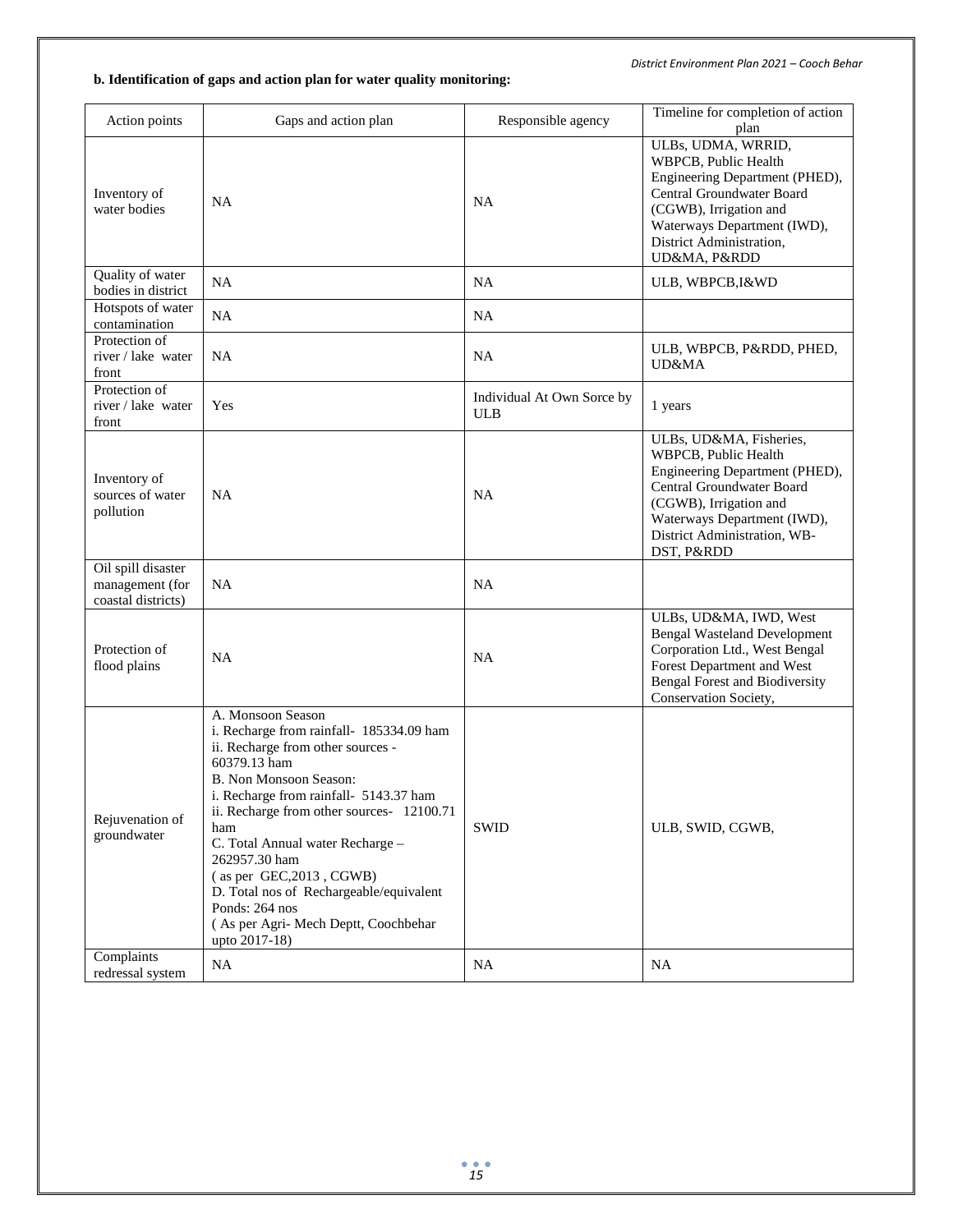#### **Domestic Sewage**

#### **Identification of gaps and action plan for treatment of domestic sewage**

| No of Class-II towns and above                                                      | <b>NA</b> |
|-------------------------------------------------------------------------------------|-----------|
| No of Class-I towns and above                                                       | NA        |
| No of Towns STPs installed                                                          | NA        |
| No of Towns needing STPs                                                            | 6         |
| No of ULBs having partial underground sewerage network                              | NA        |
| No of towns not having sewerage network                                             | NA        |
| Total Quantity of Sewage generated in District from Class II cities and above (MLD) | NA        |
| Quantity of treated sewage flowing into Rivers (directly or indirectly)             | NA        |
| Quantity of untreated or partially treated sewage (directly or indirectly)          | NA        |
| Quantity of sewage flowing into lakes                                               | NA        |
| Total available Treatment Capacity                                                  | <b>NA</b> |

#### **Identification of gaps and action plan for treatment of domestic sewage:**

| Action points                  | Gaps and action<br>plan | Responsible agency                                                             | Timeline for<br>completion of action<br>plan |
|--------------------------------|-------------------------|--------------------------------------------------------------------------------|----------------------------------------------|
| Sewage Treatment Plants (STPs) | <b>NA</b>               | ULBs, UDMA, WBHBCL (West Bengal Housing)<br>Board Corporation Ltd), PWD, SEIAA | 6 months-1 year                              |
| Underground sewerage network   | <b>NA</b>               | ULBs, UDMA, WBHBCL (West Bengal Housing)<br>Board Corporation Ltd), PWD, SEIAA | 6 months-1 year                              |

#### **Industrial Wastewater Management**

### **Current Status related to Industrial Wastewater Management**

| Number of Red, Orange, Green and White industries in the District (DIC)         | 1358      |
|---------------------------------------------------------------------------------|-----------|
| No of Industries discharging was tewater                                        | 74        |
| Total Quantity of industrial wastewater generated (MLD)                         | 1.56      |
| Quantity of treated industrial wastewater discharged into Nalas / Rivers (DIC)  | 0.84      |
| Common Effluent Treatment Facilities (DIC)                                      |           |
| No of Industries meeting Standards                                              | <b>NA</b> |
| No of Industries not meeting discharge Standards                                | <b>NA</b> |
| Quantity of untreated industrial was tewater discharged into water bodies (MLD) | 0.72      |

#### **Identification of gaps and action plan for industrial wastewater:**

|                                             |                      |                    | Timeline for          |
|---------------------------------------------|----------------------|--------------------|-----------------------|
| Action points                               | Gaps and action plan | Responsible agency | completion of         |
|                                             |                      |                    | action plan           |
| Compliance to discharge norms by Industries | NA                   | <b>WBPCB</b>       | 6 formonths to 1 year |
| Complaint redressal system                  | NA                   | NA                 | NA                    |

#### **Mining Activity Management plan**

#### **Current Status related to Mining Activity Management**

| Type of Mining Activity                                   | Sand        |
|-----------------------------------------------------------|-------------|
| No of licenced Mining operations in the District          |             |
| % Area covered under mining in the District               | N.A.        |
| Area of Sand Mining (sq Km)                               | 0.272 Sa Km |
| Area of sand Mining (River bed/estuary/non river deposit) | 0.272 Sa Km |

#### **Identification of gaps and action plan:**

| Action points                      | Gaps and action plan                           | Responsible agency              | Timeline for<br>completion of<br>action plan |
|------------------------------------|------------------------------------------------|---------------------------------|----------------------------------------------|
| Monitoring of Mining activity      | All the Mining Blocks are operating with<br>EС | <b>BL&amp;LRO/ SDL&amp;LROs</b> | Regular                                      |
| Inventory of illegal mining if any | Frequent raids are conducted by the            | <b>BL&amp;LRO/SDL&amp;LROs</b>  | Regular and                                  |
| mining                             | SDL&LROs and BL&LROs                           |                                 | Continuous.                                  |
| Environment compliance by          | All the Mining Blocks in the District are      | SEIA Authority and              | N.A.                                         |
| Mining industry                    | operating with Environmental Clearence         | DL&LRO                          |                                              |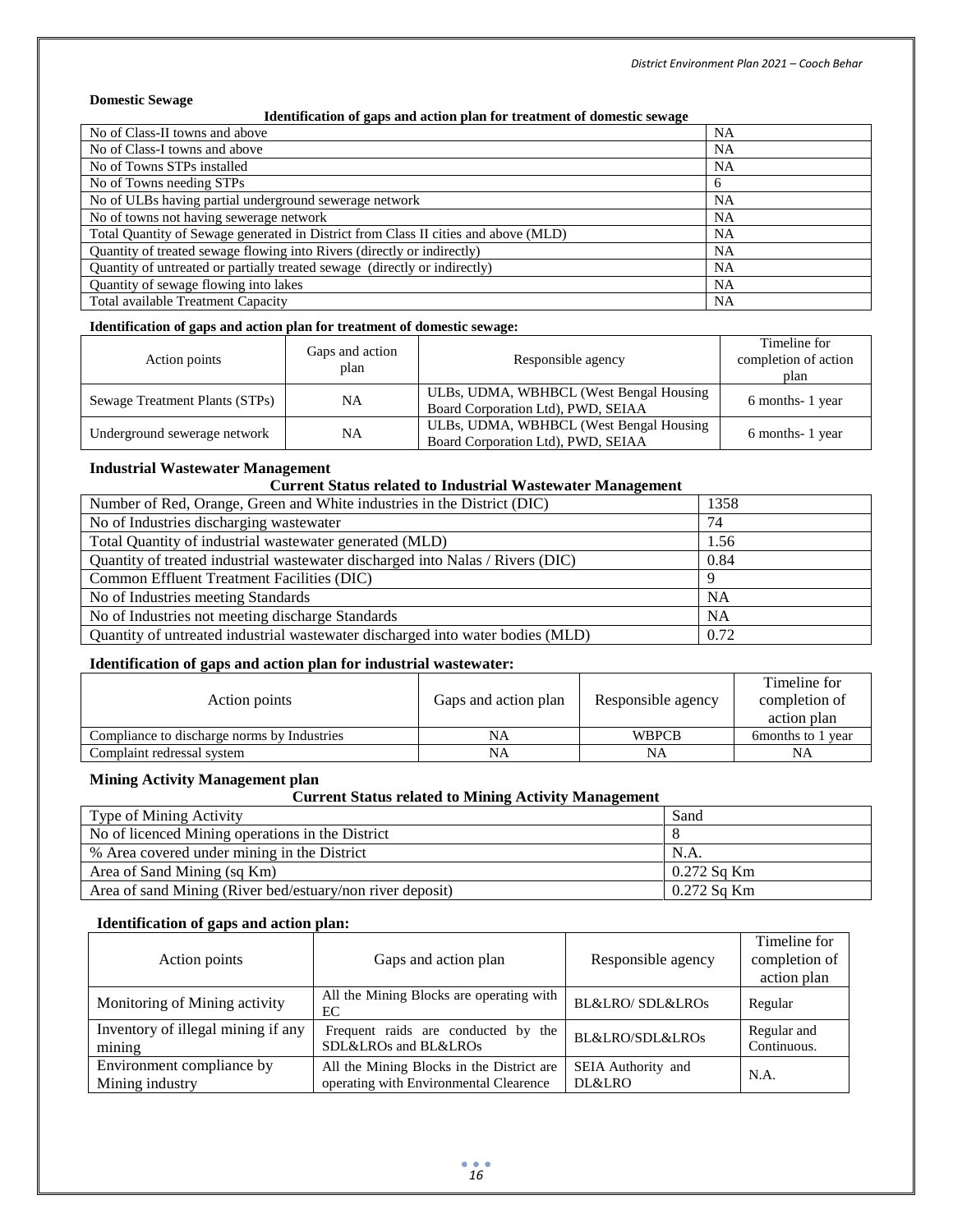### **Noise Pollution Management Plan**

Current Status related to Noise Pollution Management

| No. of noise measuring devices available with various agencies in district | 15 (Cooch Behar District police) |
|----------------------------------------------------------------------------|----------------------------------|
| No. of noise measuring devices with district administration                | NA                               |
| No. of noise measuring devices with SPCBs                                  | <b>NA</b>                        |

### **Identification of gaps and action plan:**

| Action points                                | Gaps and action<br>plan | Responsible agency                      | Timeline for<br>completion of<br>action plan |
|----------------------------------------------|-------------------------|-----------------------------------------|----------------------------------------------|
| Availability of Sound/Noise Level<br>Meters. | <b>NA</b>               | <b>WBPCB, Districts Administration</b>  | 6 months - 1 year                            |
| Ambient Noise Level monitoring.              | <b>NA</b>               | WBPCB, ULB, Districts Administration    | 6 months-1 year                              |
| Signboards in Noise zones                    | NA                      | Traffic Police and Transport Department | 6 months-1 year                              |
| Complaint redressing system                  | NA                      | NA                                      | NA                                           |

**\*\*\*\*\***